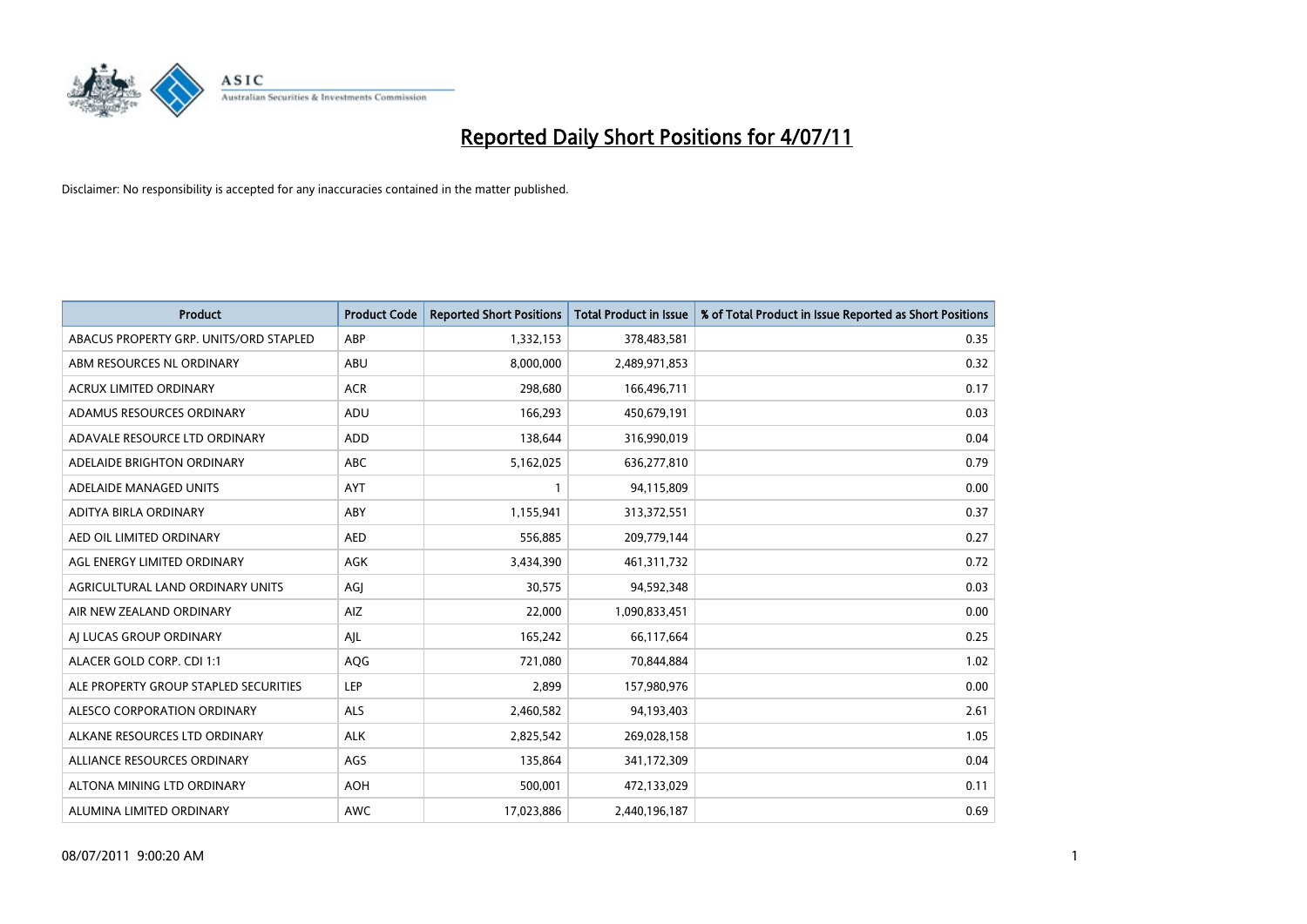

| <b>Product</b>                          | <b>Product Code</b> | <b>Reported Short Positions</b> | Total Product in Issue | % of Total Product in Issue Reported as Short Positions |
|-----------------------------------------|---------------------|---------------------------------|------------------------|---------------------------------------------------------|
| AMADEUS ENERGY ORDINARY                 | AMU                 | 800,811                         | 296,739,859            | 0.27                                                    |
| AMALGAMATED HOLDINGS ORDINARY           | AHD                 | 20,135                          | 157,471,848            | 0.01                                                    |
| AMCOR LIMITED ORDINARY                  | <b>AMC</b>          | 8,128,189                       | 1,227,441,619          | 0.63                                                    |
| AMP LIMITED ORDINARY                    | AMP                 | 8,574,604                       | 2,811,693,913          | 0.28                                                    |
| AMPELLA MINING ORDINARY                 | <b>AMX</b>          | 662,205                         | 204,885,108            | 0.32                                                    |
| ANSELL LIMITED ORDINARY                 | <b>ANN</b>          | 2,869,635                       | 133,011,550            | 2.16                                                    |
| ANTARES ENERGY LTD ORDINARY             | <b>AZZ</b>          | 169,921                         | 273,000,000            | 0.07                                                    |
| ANZ BANKING GRP LTD ORDINARY            | ANZ                 | 9,325,848                       | 2,597,234,880          | 0.35                                                    |
| APA GROUP STAPLED SECURITIES            | APA                 | 4,211,894                       | 634,116,029            | 0.66                                                    |
| APEX MINERALS NL ORDINARY               | <b>AXM</b>          | 986,249                         | 5,550,243,713          | 0.02                                                    |
| APN EUROPEAN RETAIL UNITS STAPLED SEC.  | <b>AEZ</b>          | 11,832                          | 544,910,660            | 0.00                                                    |
| APN NEWS & MEDIA ORDINARY               | <b>APN</b>          | 19,840,057                      | 618,568,292            | 3.21                                                    |
| AQUARIUS PLATINUM. ORDINARY             | <b>AOP</b>          | 2,512,359                       | 470,167,206            | 0.52                                                    |
| AQUILA RESOURCES ORDINARY               | <b>AQA</b>          | 4,613,039                       | 374,368,499            | 1.24                                                    |
| ARAFURA RESOURCE LTD ORDINARY           | ARU                 | 6,096,924                       | 367,980,342            | 1.65                                                    |
| ARB CORPORATION ORDINARY                | <b>ARP</b>          | 4,987                           | 72,481,302             | 0.00                                                    |
| ARDENT LEISURE GROUP STAPLED SECURITIES | AAD                 | 751,701                         | 318,147,978            | 0.23                                                    |
| ARISTOCRAT LEISURE ORDINARY             | <b>ALL</b>          | 18,897,910                      | 536,480,307            | 3.49                                                    |
| ASCIANO LIMITED ORDINARY                | <b>AIO</b>          | 19,231,157                      | 2,926,103,883          | 0.65                                                    |
| ASG GROUP LIMITED ORDINARY              | <b>ASZ</b>          | 45,669                          | 169,117,796            | 0.03                                                    |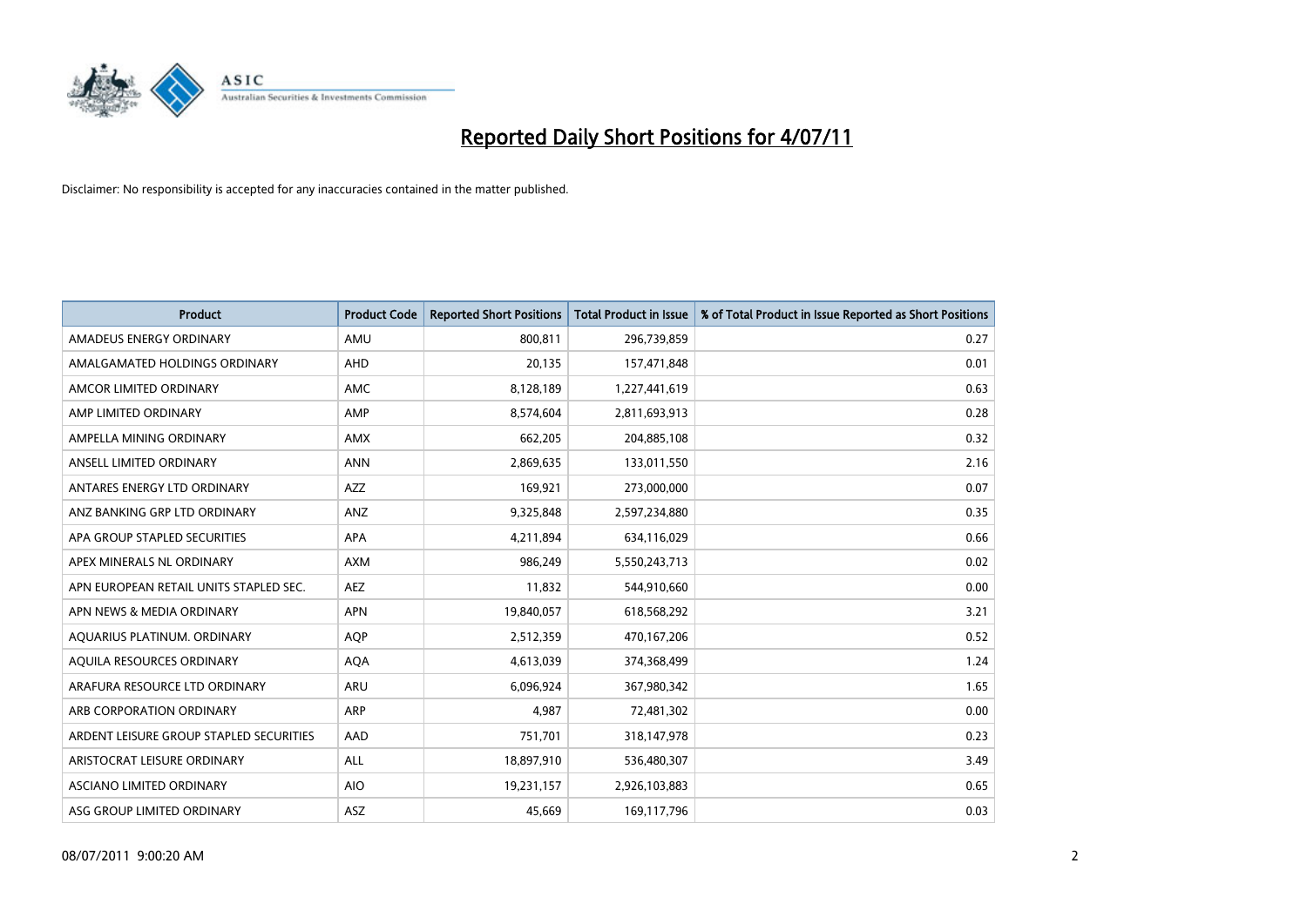

| <b>Product</b>                          | <b>Product Code</b> | <b>Reported Short Positions</b> | Total Product in Issue | % of Total Product in Issue Reported as Short Positions |
|-----------------------------------------|---------------------|---------------------------------|------------------------|---------------------------------------------------------|
| ASPEN GROUP ORD/UNITS STAPLED           | <b>APZ</b>          | 1,300,795                       | 579,826,041            | 0.22                                                    |
| ASPIRE MINING LTD ORDINARY              | <b>AKM</b>          | 301,297                         | 539,971,483            | 0.06                                                    |
| ASTON RES LTD ORDINARY                  | <b>AZT</b>          | 849,257                         | 204,527,604            | 0.41                                                    |
| ASTRO JAP PROP GROUP STAPLED SECURITIES | AJA                 | 31,578                          | 58,445,002             | 0.06                                                    |
| ASX LIMITED ORDINARY                    | <b>ASX</b>          | 1,382,352                       | 175,136,729            | 0.77                                                    |
| ATLANTIC LIMITED ORDINARY               | ATI                 | 31,599                          | 113,601,916            | 0.03                                                    |
| ATLAS IRON LIMITED ORDINARY             | AGO                 | 10,160,472                      | 825,891,142            | 1.21                                                    |
| AUCKLAND INTERNATION ORDINARY           | AIA                 | 101,680                         | 1,322,564,489          | 0.01                                                    |
| AURORA OIL & GAS ORDINARY               | <b>AUT</b>          | 6,954,111                       | 409,865,343            | 1.67                                                    |
| AUSDRILL LIMITED ORDINARY               | <b>ASL</b>          | 811,923                         | 301,452,517            | 0.27                                                    |
| AUSENCO LIMITED ORDINARY                | <b>AAX</b>          | 2,252,780                       | 122,987,022            | 1.83                                                    |
| <b>AUSTAL LIMITED ORDINARY</b>          | ASB                 | 204,811                         | 188,069,638            | 0.11                                                    |
| AUSTAR UNITED ORDINARY                  | <b>AUN</b>          | 1,454,959                       | 1,271,505,737          | 0.11                                                    |
| AUSTBROKERS HOLDINGS ORDINARY           | <b>AUB</b>          | 1,892                           | 54,658,736             | 0.00                                                    |
| AUSTIN ENGINEERING ORDINARY             | ANG                 | 128,325                         | 71,864,403             | 0.17                                                    |
| <b>AUSTRALAND ASSETS ASSETS</b>         | AAZPB               | 1,168                           | 2,750,000              | 0.04                                                    |
| AUSTRALAND PROPERTY STAPLED SECURITY    | <b>ALZ</b>          | 809,316                         | 576,846,597            | 0.13                                                    |
| AUSTRALIAN AGRICULT. ORDINARY           | <b>AAC</b>          | 1,494,614                       | 311,968,824            | 0.47                                                    |
| <b>AUSTRALIAN EDUCATION UNITS</b>       | <b>AEU</b>          | 625,000                         | 175,465,397            | 0.36                                                    |
| AUSTRALIAN INFRASTR, UNITS/ORDINARY     | <b>AIX</b>          | 1,786,190                       | 620,733,944            | 0.28                                                    |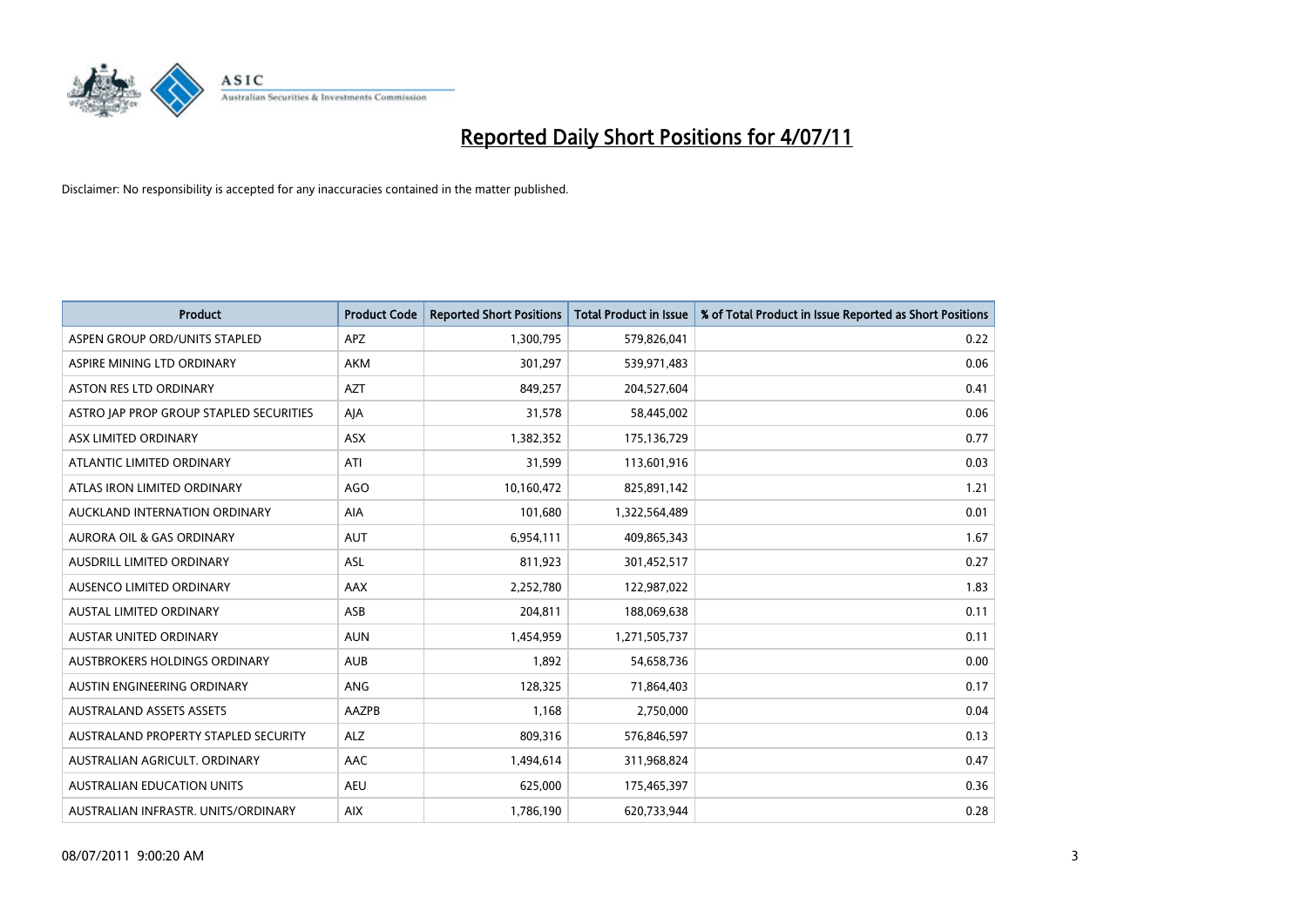

| <b>Product</b>                       | <b>Product Code</b> | <b>Reported Short Positions</b> | Total Product in Issue | % of Total Product in Issue Reported as Short Positions |
|--------------------------------------|---------------------|---------------------------------|------------------------|---------------------------------------------------------|
| AUSTRALIAN MINES LTD ORDINARY        | <b>AUZ</b>          | 1,400,000                       | 576,910,315            | 0.24                                                    |
| AUSTRALIAN PHARM. ORDINARY           | API                 | 808,913                         | 488,115,883            | 0.16                                                    |
| AUTOMOTIVE HOLDINGS ORDINARY         | AHE                 | 133,823                         | 260,345,713            | 0.05                                                    |
| AVEXA LIMITED ORDINARY               | <b>AVX</b>          | 243,657                         | 847,688,779            | 0.03                                                    |
| AWE LIMITED ORDINARY                 | AWE                 | 2,652,250                       | 521,871,941            | 0.52                                                    |
| AZUMAH RESOURCES ORDINARY            | <b>AZM</b>          | 83,567                          | 281,650,355            | 0.03                                                    |
| <b>BANDANNA ENERGY ORDINARY</b>      | <b>BND</b>          | 1,195,265                       | 427,175,482            | 0.27                                                    |
| BANK OF QUEENSLAND. ORDINARY         | <b>BOO</b>          | 4,180,841                       | 225,369,547            | 1.85                                                    |
| <b>BANNERMAN RESOURCES ORDINARY</b>  | <b>BMN</b>          | 630,116                         | 234,435,934            | 0.26                                                    |
| <b>BASE RES LIMITED ORDINARY</b>     | <b>BSE</b>          | 135,535                         | 165,341,114            | 0.08                                                    |
| <b>BATHURST RESOURCES ORDINARY</b>   | <b>BTU</b>          | 4,419,374                       | 667,807,997            | 0.66                                                    |
| <b>BAUXITE RESOURCE LTD ORDINARY</b> | <b>BAU</b>          | 111,797                         | 235,379,896            | 0.05                                                    |
| <b>BC IRON LIMITED ORDINARY</b>      | <b>BCI</b>          | 178,440                         | 94,381,000             | 0.19                                                    |
| <b>BEACH ENERGY LIMITED ORDINARY</b> | <b>BPT</b>          | 7,825,428                       | 1,103,127,711          | 0.71                                                    |
| BEADELL RESOURCE LTD ORDINARY        | <b>BDR</b>          | 4,913,132                       | 657,906,946            | 0.74                                                    |
| BENDIGO AND ADELAIDE ORDINARY        | <b>BEN</b>          | 5,691,841                       | 360,282,697            | 1.57                                                    |
| BERKELEY RESOURCES ORDINARY          | <b>BKY</b>          | 575,024                         | 174,298,273            | 0.31                                                    |
| BETASHARES ASX RES ETF UNITS         | <b>ORE</b>          | 158,220                         | 4,519,432              | 3.50                                                    |
| <b>BHP BILLITON LIMITED ORDINARY</b> | <b>BHP</b>          | 45,029,224                      | 3,209,181,688          | 1.39                                                    |
| <b>BILLABONG ORDINARY</b>            | <b>BBG</b>          | 14,021,756                      | 254,037,587            | 5.54                                                    |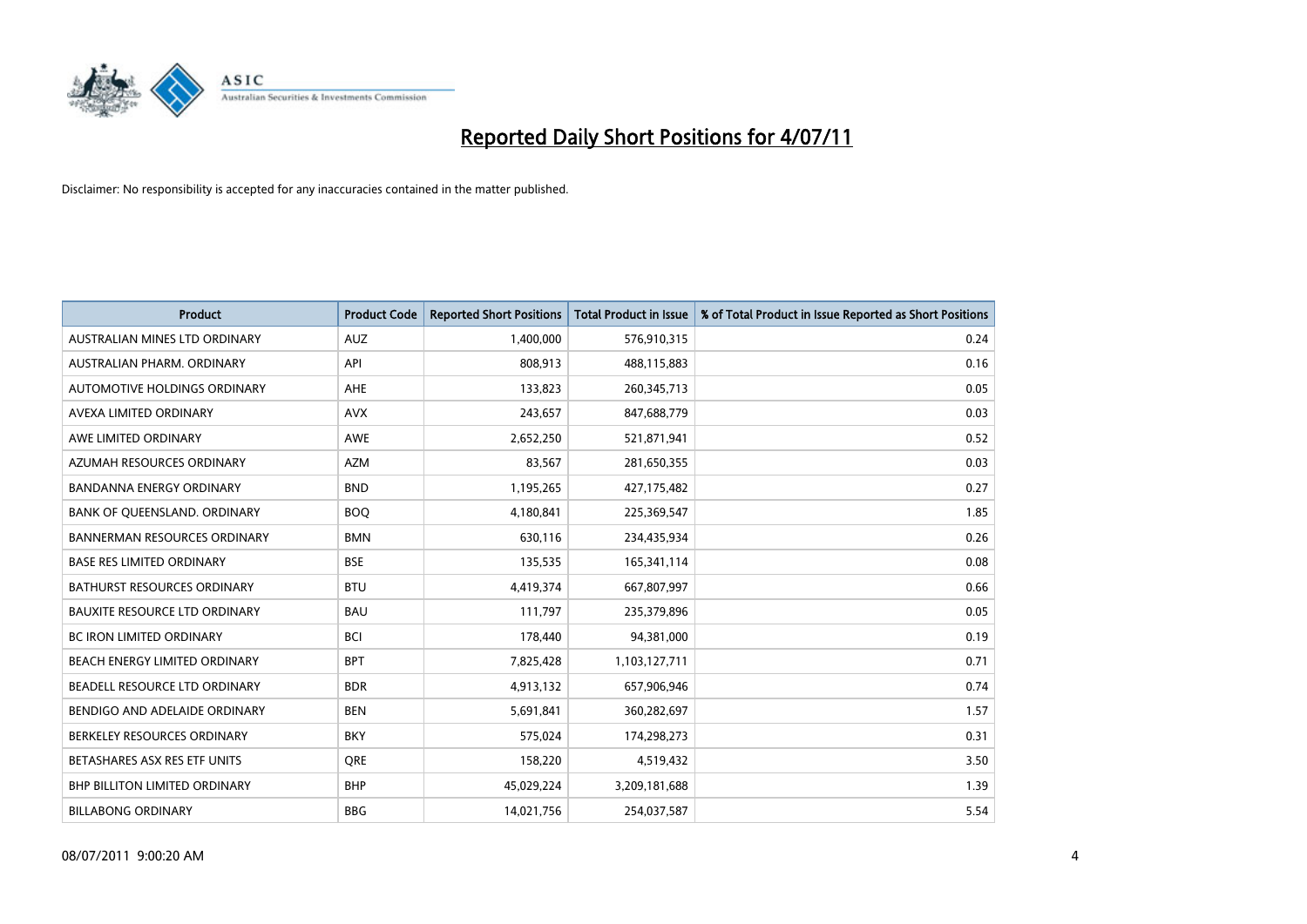

| <b>Product</b>                       | <b>Product Code</b> | <b>Reported Short Positions</b> | <b>Total Product in Issue</b> | % of Total Product in Issue Reported as Short Positions |
|--------------------------------------|---------------------|---------------------------------|-------------------------------|---------------------------------------------------------|
| <b>BIOTA HOLDINGS ORDINARY</b>       | <b>BTA</b>          | 2,211,023                       | 181,417,556                   | 1.22                                                    |
| <b>BISALLOY STEEL ORDINARY</b>       | <b>BIS</b>          | 84.480                          | 216,455,965                   | 0.04                                                    |
| BKI INVESTMENT LTD ORDINARY          | <b>BKI</b>          | 508                             | 422,863,407                   | 0.00                                                    |
| BLACKMORES LIMITED ORDINARY          | <b>BKL</b>          | 9,800                           | 16,744,292                    | 0.06                                                    |
| <b>BLACKTHORN RESOURCES ORDINARY</b> | <b>BTR</b>          | 35,848                          | 122,918,000                   | 0.03                                                    |
| <b>BLUESCOPE STEEL LTD ORDINARY</b>  | <b>BSL</b>          | 44,291,662                      | 1,842,207,385                 | 2.40                                                    |
| BOART LONGYEAR ORDINARY              | <b>BLY</b>          | 6.785.057                       | 461,163,412                   | 1.47                                                    |
| <b>BOOM LOGISTICS ORDINARY</b>       | <b>BOL</b>          | 585,606                         | 461,500,712                   | 0.12                                                    |
| BORAL LIMITED. ORDINARY              | <b>BLD</b>          | 30,262,390                      | 729,925,990                   | 4.13                                                    |
| BOTSWANA METALS LTD ORDINARY         | <b>BML</b>          | 7,000                           | 143,717,013                   | 0.00                                                    |
| <b>BOW ENERGY LIMITED ORDINARY</b>   | <b>BOW</b>          | 7,720,026                       | 350,517,229                   | 2.19                                                    |
| <b>BRADKEN LIMITED ORDINARY</b>      | <b>BKN</b>          | 1,723,328                       | 161,837,406                   | 1.07                                                    |
| <b>BRAMBLES LIMITED ORDINARY</b>     | <b>BXB</b>          | 18,062,646                      | 1,479,367,454                 | 1.19                                                    |
| BREVILLE GROUP LTD ORDINARY          | <b>BRG</b>          | 2,739                           | 129,995,322                   | 0.00                                                    |
| BRICKWORKS LIMITED ORDINARY          | <b>BKW</b>          | 20,901                          | 147,567,333                   | 0.01                                                    |
| <b>BROCKMAN RESOURCES ORDINARY</b>   | <b>BRM</b>          | 79,976                          | 144,803,151                   | 0.05                                                    |
| BT INVESTMENT MNGMNT ORDINARY        | <b>BTT</b>          | 555,798                         | 160,000,000                   | 0.35                                                    |
| <b>BURU ENERGY ORDINARY</b>          | <b>BRU</b>          | 5,533,251                       | 182,840,549                   | 3.03                                                    |
| <b>BWP TRUST ORDINARY UNITS</b>      | <b>BWP</b>          | 1,888,488                       | 520,012,793                   | 0.34                                                    |
| CABCHARGE AUSTRALIA ORDINARY         | CAB                 | 759,794                         | 120,437,014                   | 0.60                                                    |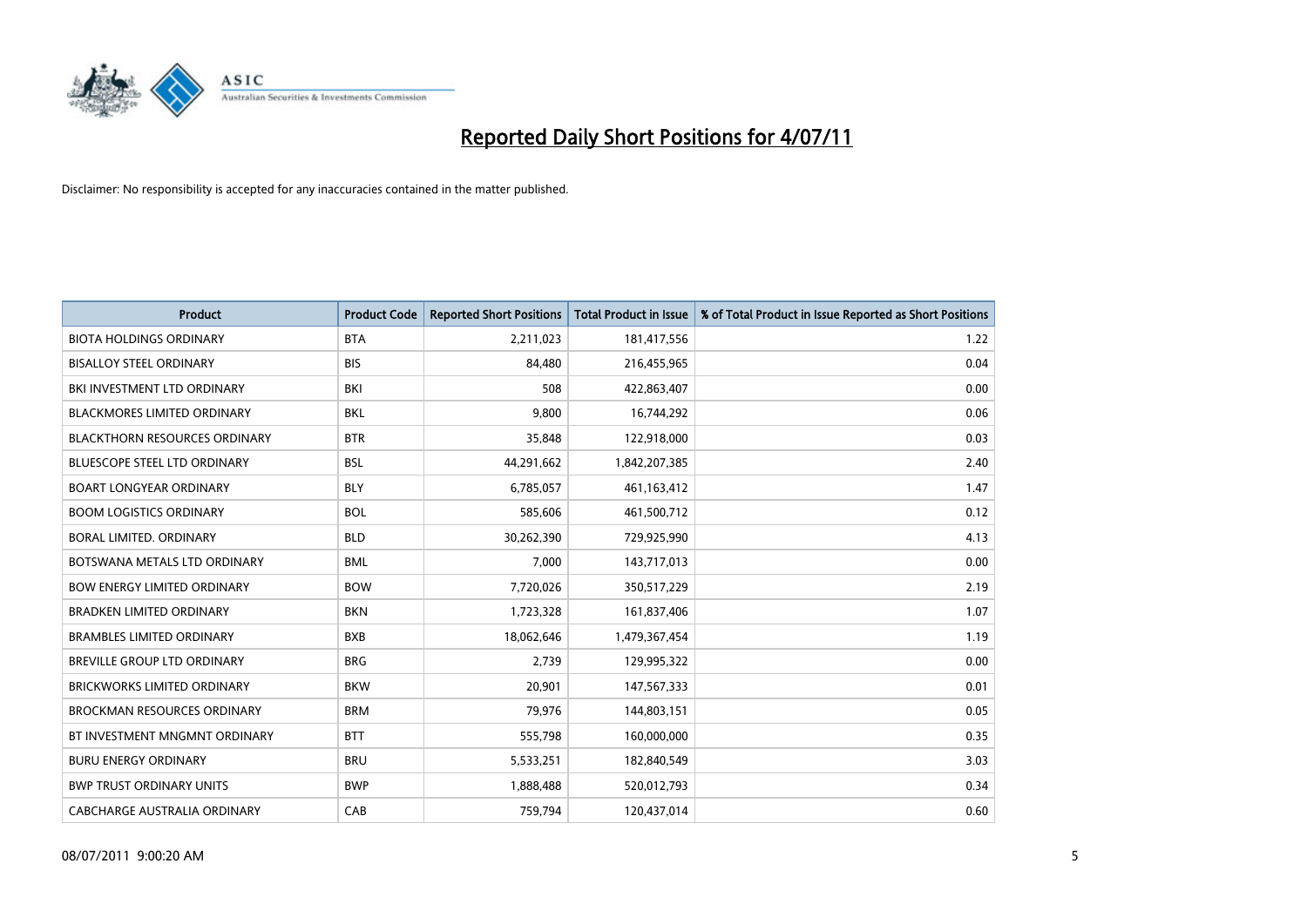

| <b>Product</b>                         | <b>Product Code</b> | <b>Reported Short Positions</b> | <b>Total Product in Issue</b> | % of Total Product in Issue Reported as Short Positions |
|----------------------------------------|---------------------|---------------------------------|-------------------------------|---------------------------------------------------------|
| CALTEX AUSTRALIA ORDINARY              | <b>CTX</b>          | 6,047,405                       | 270,000,000                   | 2.22                                                    |
| CAMPBELL BROTHERS ORDINARY             | <b>CPB</b>          | 97,916                          | 67,503,411                    | 0.15                                                    |
| CAPE LAMBERT RES LTD ORDINARY          | <b>CFE</b>          | 1,469,847                       | 626,299,603                   | 0.23                                                    |
| CARABELLA RES LTD ORDINARY             | <b>CLR</b>          | 493,966                         | 81,626,580                    | 0.61                                                    |
| <b>CARBON ENERGY ORDINARY</b>          | <b>CNX</b>          | 1,782,756                       | 698,517,858                   | 0.25                                                    |
| <b>CARDNO LIMITED ORDINARY</b>         | CDD                 | 15,113                          | 107,405,725                   | 0.01                                                    |
| CARNARVON PETROLEUM ORDINARY           | <b>CVN</b>          | 2,777,733                       | 687,820,634                   | 0.40                                                    |
| <b>CARNEGIE WAVE ENERGY ORDINARY</b>   | <b>CWE</b>          | 83,000                          | 899,087,627                   | 0.01                                                    |
| CARPATHIAN RESOURCES ORDINARY          | <b>CPN</b>          | 75,000                          | 265,533,501                   | 0.03                                                    |
| CARPENTARIA EXP. LTD ORDINARY          | CAP                 | 9,777                           | 98,741,301                    | 0.01                                                    |
| CARSALES.COM LTD ORDINARY              | <b>CRZ</b>          | 10,012,548                      | 234,350,300                   | 4.29                                                    |
| CASH CONVERTERS ORD/DIV ACCESS         | CCV                 | 68,191                          | 379,761,025                   | 0.01                                                    |
| <b>CASPIAN OIL &amp; GAS ORDINARY</b>  | <b>CIG</b>          | 50,000                          | 1,331,500,513                 | 0.00                                                    |
| CATALPA RESOURCES ORDINARY             | CAH                 | 178,742                         | 178,095,822                   | 0.09                                                    |
| <b>CEC GROUP LIMITED ORDINARY</b>      | <b>CEG</b>          | 1,750                           | 79,662,662                    | 0.00                                                    |
| <b>CELLNET GROUP ORDINARY</b>          | <b>CLT</b>          | 1,342                           | 61,286,754                    | 0.00                                                    |
| CENTRAL PETROLEUM ORDINARY             | <b>CTP</b>          | 11,455                          | 982,298,842                   | 0.00                                                    |
| CENTRO PROPERTIES UNITS/ORD STAPLED    | <b>CNP</b>          | 6,692                           | 972,414,514                   | 0.00                                                    |
| CENTRO RETAIL GROUP STAPLED SECURITIES | <b>CER</b>          | 2,357,855                       | 2,286,399,424                 | 0.10                                                    |
| CERAMIC FUEL CELLS ORDINARY            | CFU                 | 1,288,514                       | 1,201,353,566                 | 0.10                                                    |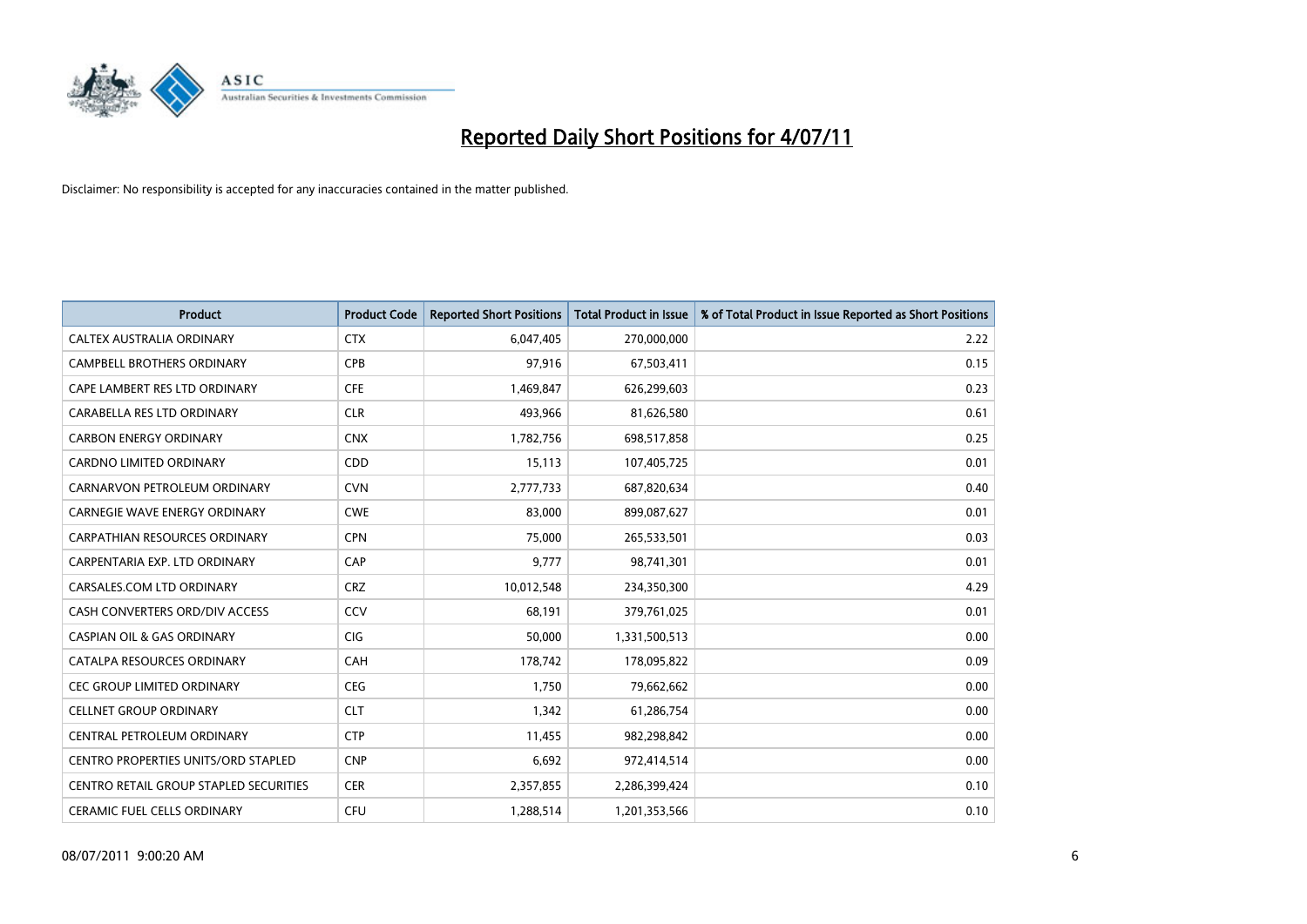

| <b>Product</b>                          | <b>Product Code</b> | <b>Reported Short Positions</b> | Total Product in Issue | % of Total Product in Issue Reported as Short Positions |
|-----------------------------------------|---------------------|---------------------------------|------------------------|---------------------------------------------------------|
| <b>CERRO RESOURCES NL ORDINARY</b>      | CJO                 | 73,762                          | 748,268,606            | 0.01                                                    |
| CFS RETAIL PROPERTY UNITS               | <b>CFX</b>          | 52,658,048                      | 2,839,591,911          | 1.84                                                    |
| <b>CGA MINING LIMITED ORDINARY</b>      | <b>CGX</b>          | 181,149                         | 333,265,726            | 0.05                                                    |
| CHALLENGER DIV.PRO. STAPLED UNITS       | <b>CDI</b>          | 98,890                          | 908,316,513            | 0.01                                                    |
| CHALLENGER INFRAST. STAPLED UNITS       | <b>CIF</b>          | 8,204                           | 316,223,785            | 0.00                                                    |
| <b>CHALLENGER LIMITED ORDINARY</b>      | CGF                 | 6,821,721                       | 498,608,162            | 1.36                                                    |
| <b>CHANDLER MACLEOD LTD ORDINARY</b>    | <b>CMG</b>          | 11,970                          | 463,971,344            | 0.00                                                    |
| CHARTER HALL GROUP STAPLED US PROHIBIT. | <b>CHC</b>          | 1,121,688                       | 306,341,814            | 0.37                                                    |
| <b>CHARTER HALL OFFICE UNIT</b>         | COO                 | 2,096,186                       | 493,319,730            | 0.43                                                    |
| <b>CHARTER HALL RETAIL UNITS</b>        | <b>COR</b>          | 298,970                         | 305,200,723            | 0.09                                                    |
| CHEMGENEX PHARMACEUT ORDINARY           | <b>CXS</b>          | 2,225                           | 313,558,870            | 0.00                                                    |
| CITIGOLD CORP LTD ORDINARY              | <b>CTO</b>          | 703,900                         | 1,105,078,301          | 0.06                                                    |
| <b>CLARIUS GRP LTD ORDINARY</b>         | <b>CND</b>          | 192,612                         | 88,161,315             | 0.22                                                    |
| <b>CLOUGH LIMITED ORDINARY</b>          | <b>CLO</b>          | 159,505                         | 769,801,269            | 0.02                                                    |
| <b>CO2 GROUP LIMITED ORDINARY</b>       | COZ                 | 145,752                         | 278,957,526            | 0.05                                                    |
| <b>COAL &amp; ALLIED ORDINARY</b>       | <b>CNA</b>          | 17,028                          | 86,584,735             | 0.01                                                    |
| COAL OF AFRICA LTD ORDINARY             | <b>CZA</b>          | 747,531                         | 531,139,661            | 0.14                                                    |
| COALSPUR MINES LTD ORDINARY             | <b>CPL</b>          | 2,035,208                       | 567,117,594            | 0.36                                                    |
| COCA-COLA AMATIL ORDINARY               | <b>CCL</b>          | 3,875,682                       | 757,985,646            | 0.49                                                    |
| COCHLEAR LIMITED ORDINARY               | COH                 | 1,252,656                       | 56,745,023             | 2.19                                                    |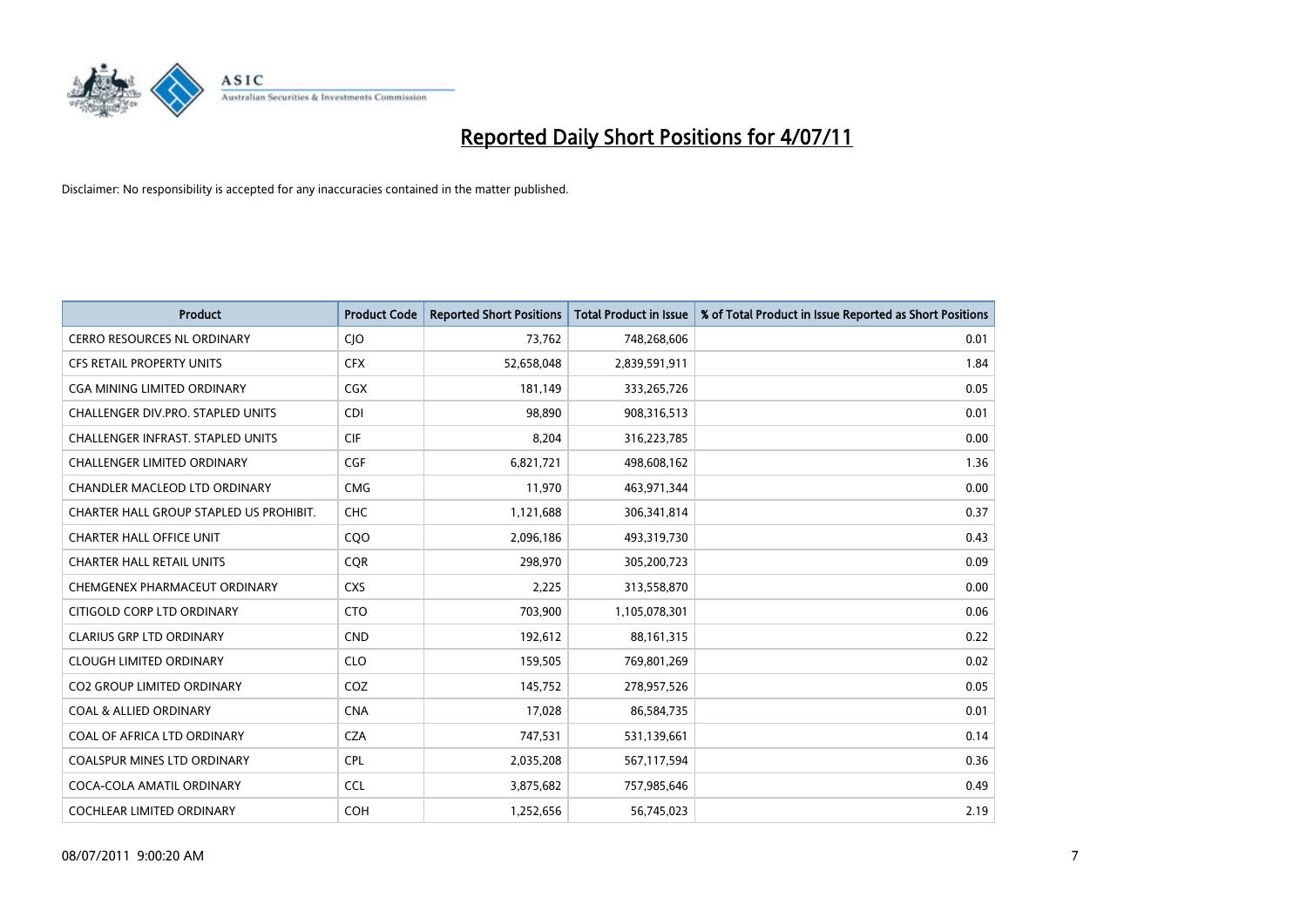

| <b>Product</b>                          | <b>Product Code</b> | <b>Reported Short Positions</b> | Total Product in Issue | % of Total Product in Issue Reported as Short Positions |
|-----------------------------------------|---------------------|---------------------------------|------------------------|---------------------------------------------------------|
| <b>COCKATOO COAL ORDINARY</b>           | <b>COK</b>          | 10,098,839                      | 1,016,096,908          | 0.99                                                    |
| COFFEY INTERNATIONAL ORDINARY           | COF                 | 111,940                         | 134,066,081            | 0.08                                                    |
| <b>COKAL LTD ORDINARY</b>               | <b>CKA</b>          | 392,815                         | 128,585,735            | 0.31                                                    |
| COMMONWEALTH BANK, ORDINARY             | <b>CBA</b>          | 19,486,306                      | 1,558,637,244          | 1.25                                                    |
| <b>COMMONWEALTH PROP ORDINARY UNITS</b> | <b>CPA</b>          | 51,627,142                      | 2,449,599,711          | 2.11                                                    |
| <b>COMPASS RESOURCES ORDINARY</b>       | <b>CMR</b>          | 160,952                         | 147,402,920            | 0.11                                                    |
| <b>COMPUTERSHARE LTD ORDINARY</b>       | CPU                 | 5,288,298                       | 555,664,059            | 0.91                                                    |
| <b>CONNECTEAST GROUP STAPLED</b>        | <b>CEU</b>          | 21,331,557                      | 3,940,145,951          | 0.53                                                    |
| CONQUEST MINING ORDINARY                | <b>COT</b>          | 579,733                         | 583,241,478            | 0.09                                                    |
| CONSOLIDATED MEDIA, ORDINARY            | <b>CMI</b>          | 2,454,304                       | 561,834,996            | 0.44                                                    |
| CONTANGO MICROCAP ORDINARY              | <b>CTN</b>          | 7,500                           | 146,423,793            | 0.01                                                    |
| CONTINENTAL COAL LTD ORDINARY           | CCC                 | 739,375                         | 1,980,616,757          | 0.04                                                    |
| <b>COOPER ENERGY LTD ORDINARY</b>       | <b>COE</b>          | 252,516                         | 292,576,001            | 0.09                                                    |
| <b>COPPER STRIKE LTD ORDINARY</b>       | <b>CSE</b>          | 714                             | 129,455,571            | 0.00                                                    |
| <b>CORDLIFE LIMITED ORDINARY</b>        | CBB                 |                                 | 150,887,354            | 0.00                                                    |
| COUNT FINANCIAL ORDINARY                | COU                 | 709,841                         | 262,247,830            | 0.27                                                    |
| <b>CREDIT CORP GROUP ORDINARY</b>       | <b>CCP</b>          | 4,732                           | 45,210,752             | 0.01                                                    |
| <b>CRESCENT GOLD ORDINARY</b>           | <b>CRE</b>          | 120,000                         | 1,191,052,549          | 0.01                                                    |
| <b>CROMWELL PROP STAPLED SECURITIES</b> | <b>CMW</b>          | 422,560                         | 964,737,315            | 0.05                                                    |
| <b>CROWN LIMITED ORDINARY</b>           | <b>CWN</b>          | 3,247,163                       | 754,131,800            | 0.42                                                    |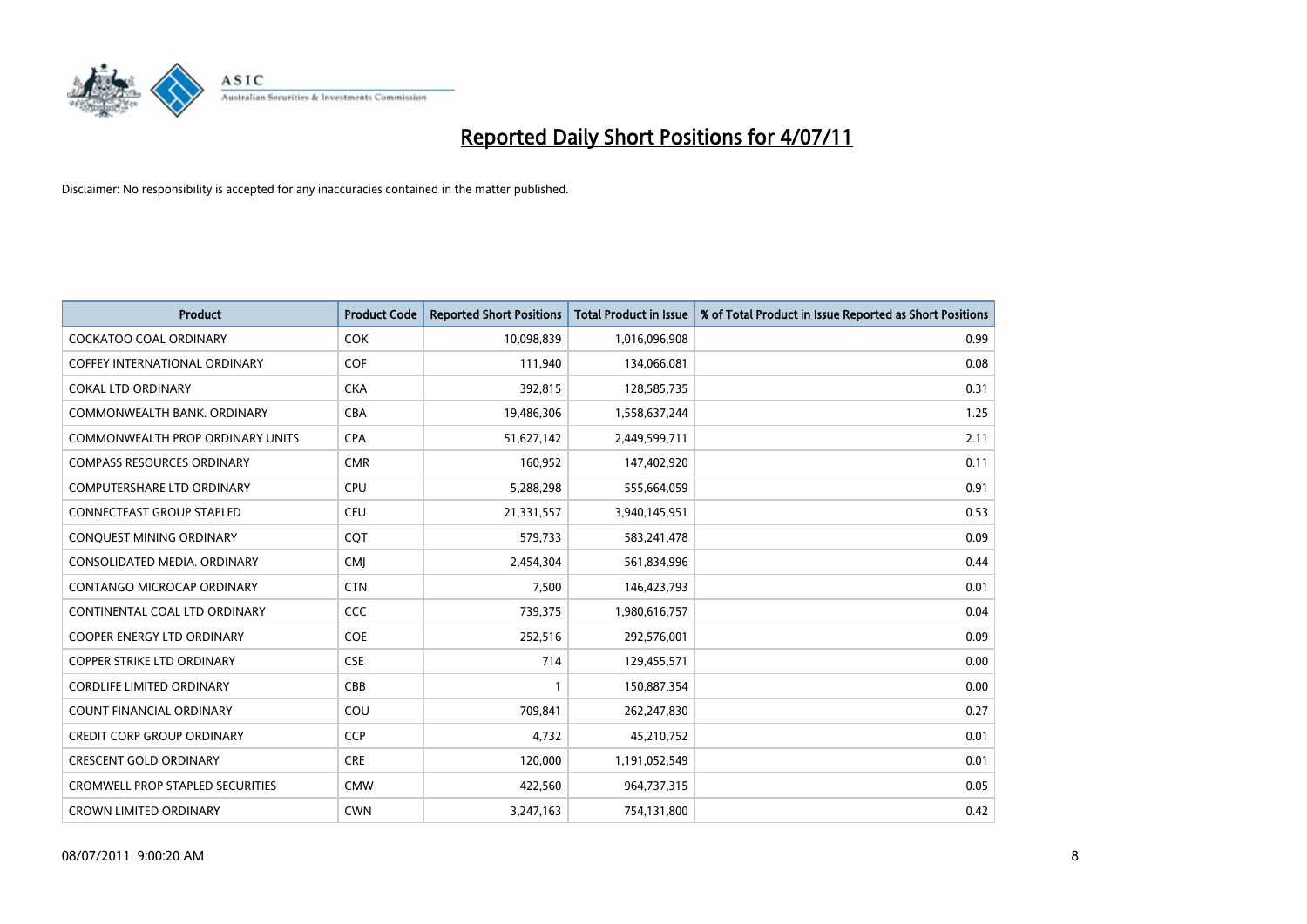

| <b>Product</b>                     | <b>Product Code</b> | <b>Reported Short Positions</b> | Total Product in Issue | % of Total Product in Issue Reported as Short Positions |
|------------------------------------|---------------------|---------------------------------|------------------------|---------------------------------------------------------|
| <b>CRUSADER RESOURCES ORDINARY</b> | CAS                 | 572                             | 90,416,040             | 0.00                                                    |
| <b>CSG LIMITED ORDINARY</b>        | CSV                 | 1,064,506                       | 282,567,499            | 0.38                                                    |
| <b>CSL LIMITED ORDINARY</b>        | <b>CSL</b>          | 1,329,519                       | 527,960,909            | 0.22                                                    |
| <b>CSR LIMITED ORDINARY</b>        | <b>CSR</b>          | 14,074,421                      | 506,000,315            | 2.78                                                    |
| <b>CUDECO LIMITED ORDINARY</b>     | CDU                 | 798,768                         | 145,512,643            | 0.54                                                    |
| <b>CUSTOMERS LIMITED ORDINARY</b>  | <b>CUS</b>          | 35,899                          | 134,869,357            | 0.02                                                    |
| DART ENERGY LTD ORDINARY           | <b>DTE</b>          | 4,699,201                       | 720,674,545            | 0.63                                                    |
| DAVID JONES LIMITED ORDINARY       | <b>DJS</b>          | 35, 147, 817                    | 520,751,395            | 6.72                                                    |
| DECMIL GROUP LIMITED ORDINARY      | <b>DCG</b>          | 88,773                          | 124,214,568            | 0.07                                                    |
| DEEP YELLOW LIMITED ORDINARY       | <b>DYL</b>          | 76,669                          | 1,127,534,458          | 0.01                                                    |
| DEVINE LIMITED ORDINARY            | <b>DVN</b>          | 1,000                           | 634,918,223            | 0.00                                                    |
| DEXUS PROPERTY GROUP STAPLED UNITS | <b>DXS</b>          | 44,820,976                      | 4,839,024,176          | 0.92                                                    |
| DISCOVERY METALS LTD ORDINARY      | <b>DML</b>          | 6,765,120                       | 437,114,481            | 1.54                                                    |
| DOMINO PIZZA ENTERPR ORDINARY      | <b>DMP</b>          | 250,903                         | 68,407,674             | 0.37                                                    |
| DOWNER EDI LIMITED ORDINARY        | <b>DOW</b>          | 4,960,113                       | 429,100,296            | 1.16                                                    |
| DUET GROUP STAPLED US PROHIBIT.    | <b>DUE</b>          | 2,155,537                       | 909,692,991            | 0.23                                                    |
| DULUXGROUP LIMITED ORDINARY        | <b>DLX</b>          | 6,760,494                       | 367,456,259            | 1.83                                                    |
| DWS ADVANCED ORDINARY              | <b>DWS</b>          | 171,142                         | 132,362,763            | 0.13                                                    |
| <b>EASTERN STAR GAS ORDINARY</b>   | <b>ESG</b>          | 8,942,791                       | 991,717,041            | 0.89                                                    |
| ECHO ENTERTAINMENT ORDINARY        | EGP                 | 1,341,198                       | 688,019,737            | 0.20                                                    |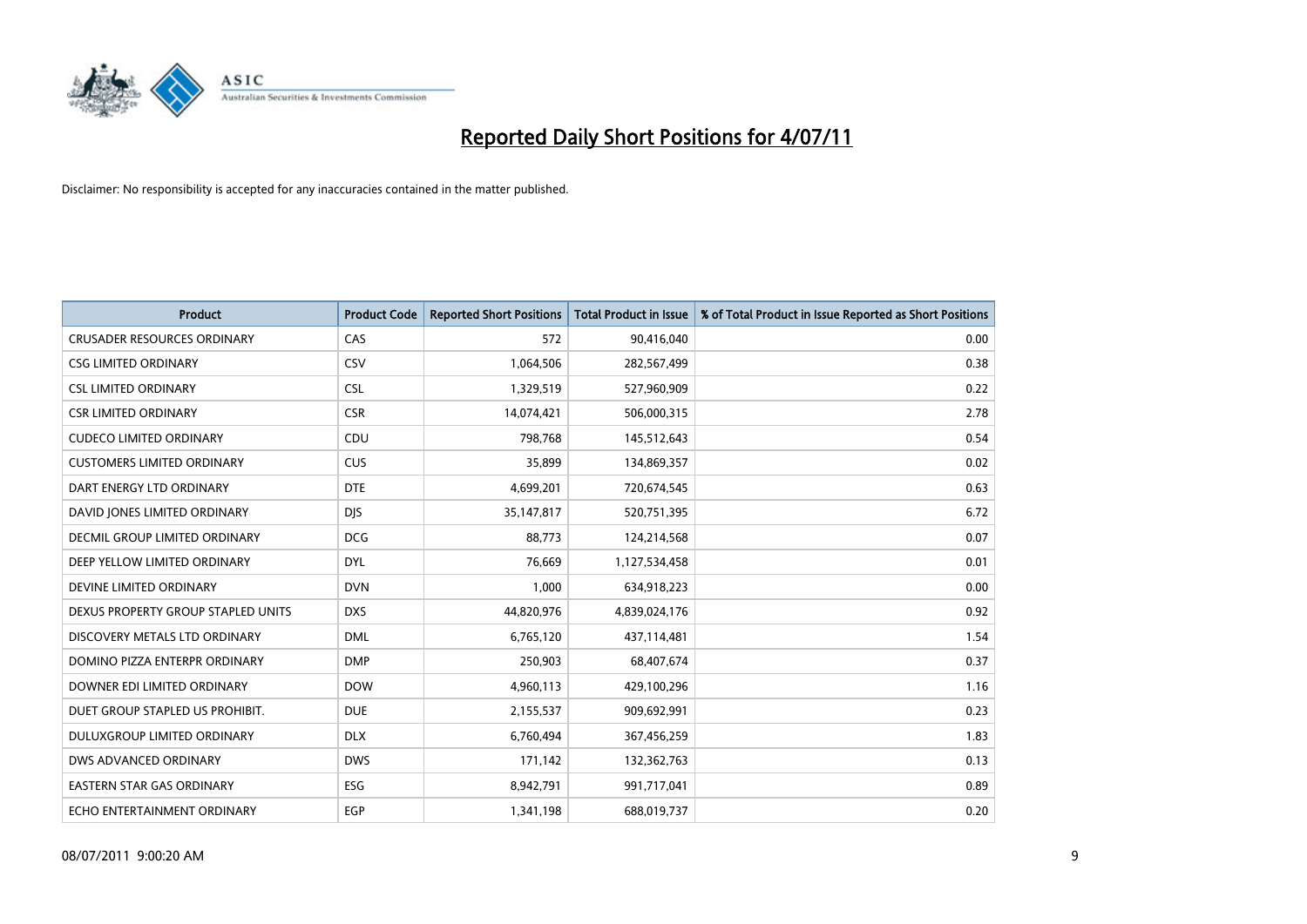

| <b>Product</b>                            | <b>Product Code</b> | <b>Reported Short Positions</b> | Total Product in Issue | % of Total Product in Issue Reported as Short Positions |
|-------------------------------------------|---------------------|---------------------------------|------------------------|---------------------------------------------------------|
| <b>EDT RETAIL TRUST UNITS</b>             | <b>EDT</b>          | 99,457                          | 4,700,290,868          | 0.00                                                    |
| ELDERS LIMITED HYBRIDS                    | <b>ELDPA</b>        | 33,918                          | 1,500,000              | 2.26                                                    |
| <b>ELDERS LIMITED ORDINARY</b>            | <b>ELD</b>          | 13,961,926                      | 448,598,480            | 3.09                                                    |
| ELDORADO GOLD CORP CDI 1:1                | EAU                 | 45,589                          | 11,658,431             | 0.39                                                    |
| ELEMENTAL MINERALS ORDINARY               | <b>ELM</b>          | 148,425                         | 171,284,443            | 0.09                                                    |
| ELEMENTOS LIMITED ORDINARY                | <b>ELT</b>          | 8                               | 77,068,979             | 0.00                                                    |
| ELIXIR PETROLEUM LTD ORDINARY             | <b>EXR</b>          | 324,400                         | 188,988,472            | 0.17                                                    |
| <b>EMECO HOLDINGS ORDINARY</b>            | <b>EHL</b>          | 2,020,542                       | 631,237,586            | 0.31                                                    |
| <b>ENERGY RESOURCES ORDINARY 'A'</b>      | <b>ERA</b>          | 4,646,472                       | 190,737,934            | 2.44                                                    |
| <b>ENERGY WORLD CORPOR, ORDINARY</b>      | <b>EWC</b>          | 21,738,117                      | 1,561,166,672          | 1.39                                                    |
| ENTEK ENERGY LTD ORDINARY                 | <b>ETE</b>          | 489,903                         | 510,657,387            | 0.10                                                    |
| <b>ENTELLECT LIMITED ORDINARY</b>         | <b>ESN</b>          | 464,050                         | 87,239,240             | 0.53                                                    |
| ENVESTRA LIMITED ORDINARY                 | <b>ENV</b>          | 3,982,818                       | 1,468,560,201          | 0.28                                                    |
| EQUINOX MINERALS LTD CHESS DEPOSITARY INT | EON                 | 150,865                         | 879,495,876            | 0.02                                                    |
| <b>EUROZ LIMITED ORDINARY</b>             | EZL                 | 84,000                          | 140,850,579            | 0.06                                                    |
| <b>EVEREST FINANCIAL ORDINARY</b>         | <b>EFG</b>          | 4,300                           | 25,143,824             | 0.02                                                    |
| EXTRACT RESOURCES ORDINARY                | <b>EXT</b>          | 560,933                         | 251,191,285            | 0.21                                                    |
| FAIRFAX MEDIA LTD ORDINARY                | <b>FXJ</b>          | 291,648,406                     | 2,351,955,725          | 12.37                                                   |
| FAR LTD ORDINARY                          | <b>FAR</b>          | 21,000,000                      | 1,245,351,164          | 1.69                                                    |
| FERRAUS LIMITED ORDINARY                  | <b>FRS</b>          | 78,750                          | 249,598,565            | 0.03                                                    |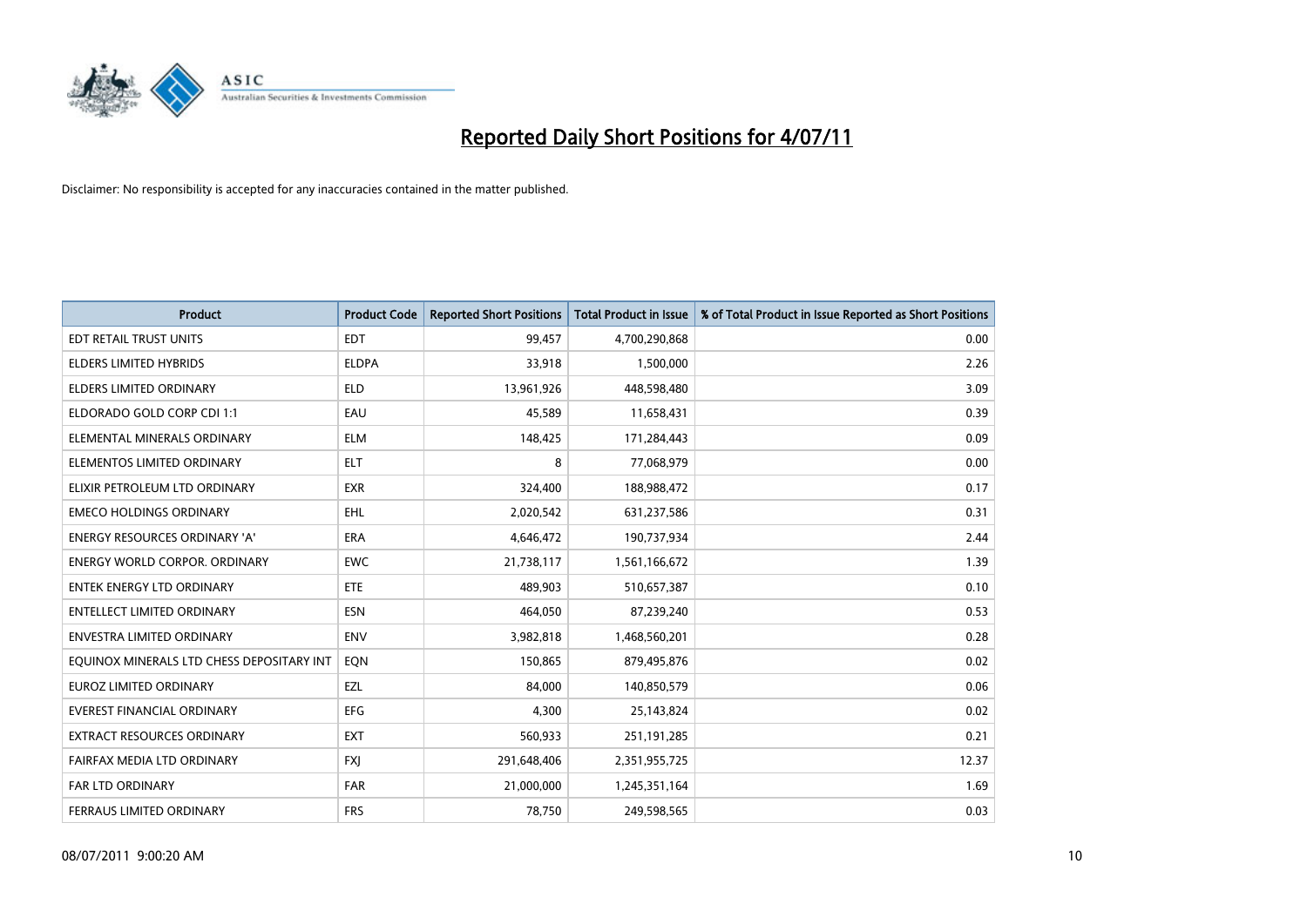

| <b>Product</b>                        | <b>Product Code</b> | <b>Reported Short Positions</b> | <b>Total Product in Issue</b> | % of Total Product in Issue Reported as Short Positions |
|---------------------------------------|---------------------|---------------------------------|-------------------------------|---------------------------------------------------------|
| FISHER & PAYKEL APP. ORDINARY         | <b>FPA</b>          | 18,298                          | 724,235,162                   | 0.00                                                    |
| FISHER & PAYKEL H. ORDINARY           | <b>FPH</b>          | 2,385,266                       | 520,473,867                   | 0.46                                                    |
| FKP PROPERTY GROUP STAPLED SECURITIES | <b>FKP</b>          | 22,999,289                      | 1,184,196,147                 | 1.94                                                    |
| FLEETWOOD CORP ORDINARY               | <b>FWD</b>          | 600,435                         | 57,847,937                    | 1.02                                                    |
| FLETCHER BUILDING ORDINARY            | <b>FBU</b>          | 6,527,846                       | 678,573,570                   | 0.96                                                    |
| FLEXIGROUP LIMITED ORDINARY           | <b>FXL</b>          | 52,598                          | 276,292,173                   | 0.02                                                    |
| <b>FLIGHT CENTRE ORDINARY</b>         | <b>FLT</b>          | 4,573,029                       | 99,953,554                    | 4.57                                                    |
| FLINDERS MINES LTD ORDINARY           | <b>FMS</b>          | 24,113,653                      | 1,820,839,571                 | 1.31                                                    |
| <b>FOCUS MINERALS LTD ORDINARY</b>    | <b>FML</b>          | 10,307,008                      | 3,440,515,431                 | 0.29                                                    |
| <b>FORGE GROUP LIMITED ORDINARY</b>   | <b>FGE</b>          | 88,228                          | 82,924,014                    | 0.10                                                    |
| FORTE ENERGY NL ORDINARY              | <b>FTE</b>          | 2,658,986                       | 695,589,311                   | 0.38                                                    |
| <b>FORTESCUE METALS GRP ORDINARY</b>  | <b>FMG</b>          | 32,082,023                      | 3,113,348,659                 | 1.01                                                    |
| <b>FOSTER'S GROUP ORDINARY</b>        | FGL                 | 8,206,010                       | 1,940,894,542                 | 0.41                                                    |
| FTD CORPORATION ORDINARY              | <b>FTD</b>          | 8,088                           | 36,474,593                    | 0.02                                                    |
| <b>FUNTASTIC LIMITED ORDINARY</b>     | <b>FUN</b>          | 322,528                         | 340,997,682                   | 0.09                                                    |
| <b>G.U.D. HOLDINGS ORDINARY</b>       | <b>GUD</b>          | 242,669                         | 69,089,611                    | 0.36                                                    |
| <b>GALAXY RESOURCES ORDINARY</b>      | <b>GXY</b>          | 272,162                         | 323,327,000                   | 0.09                                                    |
| <b>GEODYNAMICS LIMITED ORDINARY</b>   | GDY                 | 108,692                         | 336,892,832                   | 0.04                                                    |
| <b>GINDALBIE METALS LTD ORDINARY</b>  | <b>GBG</b>          | 37,487,349                      | 935,615,590                   | 4.01                                                    |
| <b>GLOBAL MINING ORDINARY</b>         | <b>GMI</b>          | 8,951                           | 191,820,968                   | 0.00                                                    |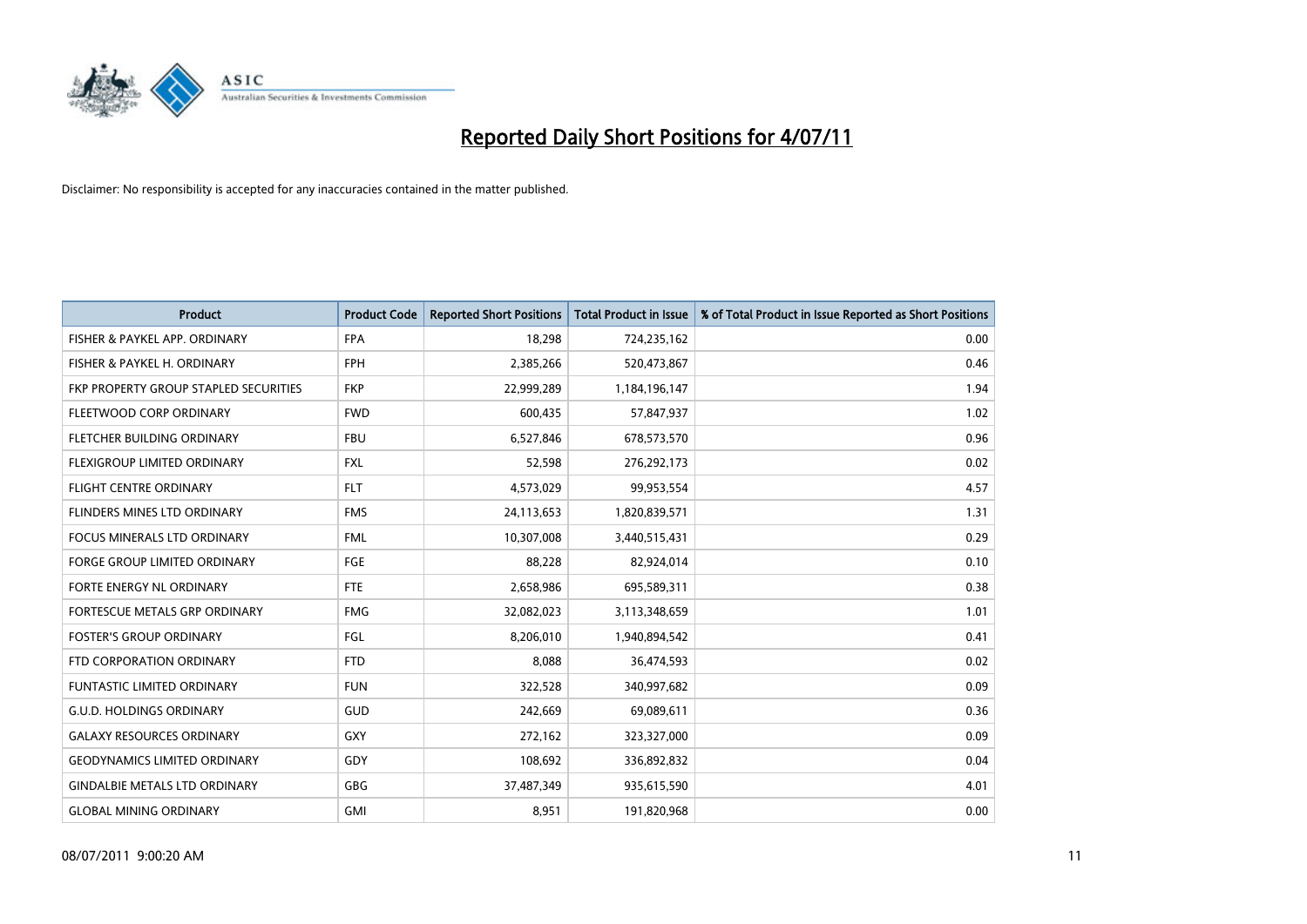

| <b>Product</b>                                 | <b>Product Code</b> | <b>Reported Short Positions</b> | Total Product in Issue | % of Total Product in Issue Reported as Short Positions |
|------------------------------------------------|---------------------|---------------------------------|------------------------|---------------------------------------------------------|
| <b>GLOUCESTER COAL ORDINARY</b>                | GCL                 | 431,238                         | 165,982,891            | 0.25                                                    |
| <b>GME RESOURCES LTD ORDINARY</b>              | <b>GME</b>          | 800                             | 322,635,902            | 0.00                                                    |
| <b>GOLD ONE INT LTD ORDINARY</b>               | GDO                 | 500,000                         | 808,716,731            | 0.06                                                    |
| <b>GOLD ROAD RES LTD ORDINARY</b>              | GOR                 | 808,196                         | 298,904,971            | 0.27                                                    |
| <b>GOLDEN WEST RESOURCE ORDINARY</b>           | <b>GWR</b>          | 1,617                           | 192,082,567            | 0.00                                                    |
| <b>GOODMAN FIELDER, ORDINARY</b>               | <b>GFF</b>          | 24,052,932                      | 1,380,386,438          | 1.75                                                    |
| <b>GOODMAN GROUP STAPLED US PROHIBIT.</b>      | <b>GMG</b>          | 51,797,398                      | 7,394,607,411          | 0.68                                                    |
| <b>GPT GROUP STAPLED SEC.</b>                  | GPT                 | 16,235,973                      | 1,855,529,431          | 0.88                                                    |
| <b>GRAINCORP LIMITED A CLASS ORDINARY</b>      | <b>GNC</b>          | 1,956,204                       | 198,318,900            | 0.97                                                    |
| <b>GRANGE RESOURCES, ORDINARY</b>              | <b>GRR</b>          | 331,246                         | 1,153,181,487          | 0.02                                                    |
| <b>GREENCAP LIMITED ORDINARY</b>               | GCG                 |                                 | 262,515,385            | 0.00                                                    |
| <b>GREENLAND MIN EN LTD ORDINARY</b>           | GGG                 | 1,541,119                       | 375,793,716            | 0.41                                                    |
| <b>GRYPHON MINERALS LTD ORDINARY</b>           | GRY                 | 4,139,436                       | 299,922,058            | 1.37                                                    |
| <b>GUILDFORD COAL LTD ORDINARY</b>             | <b>GUF</b>          | 1,705,412                       | 213,532,609            | 0.80                                                    |
| <b>GUINNESS PEAT GROUP. CDI DEF SETTLEMENT</b> | GPG                 | 1,401,562                       | 283,423,611            | 0.49                                                    |
| <b>GUNNS LIMITED ORDINARY</b>                  | <b>GNS</b>          | 59,826,566                      | 848,401,559            | 7.06                                                    |
| <b>GWA GROUP LTD ORDINARY</b>                  | <b>GWA</b>          | 7,220,231                       | 301,525,014            | 2.36                                                    |
| <b>HARVEY NORMAN ORDINARY</b>                  | <b>HVN</b>          | 37,338,598                      | 1,062,316,784          | 3.53                                                    |
| HASTIE GROUP LIMITED ORDINARY                  | <b>HST</b>          | 2,685,313                       | 535,111,243            | 0.50                                                    |
| HASTINGS DIVERSIFIED STAPLED SECURITY          | <b>HDF</b>          | 968.536                         | 529,187,294            | 0.17                                                    |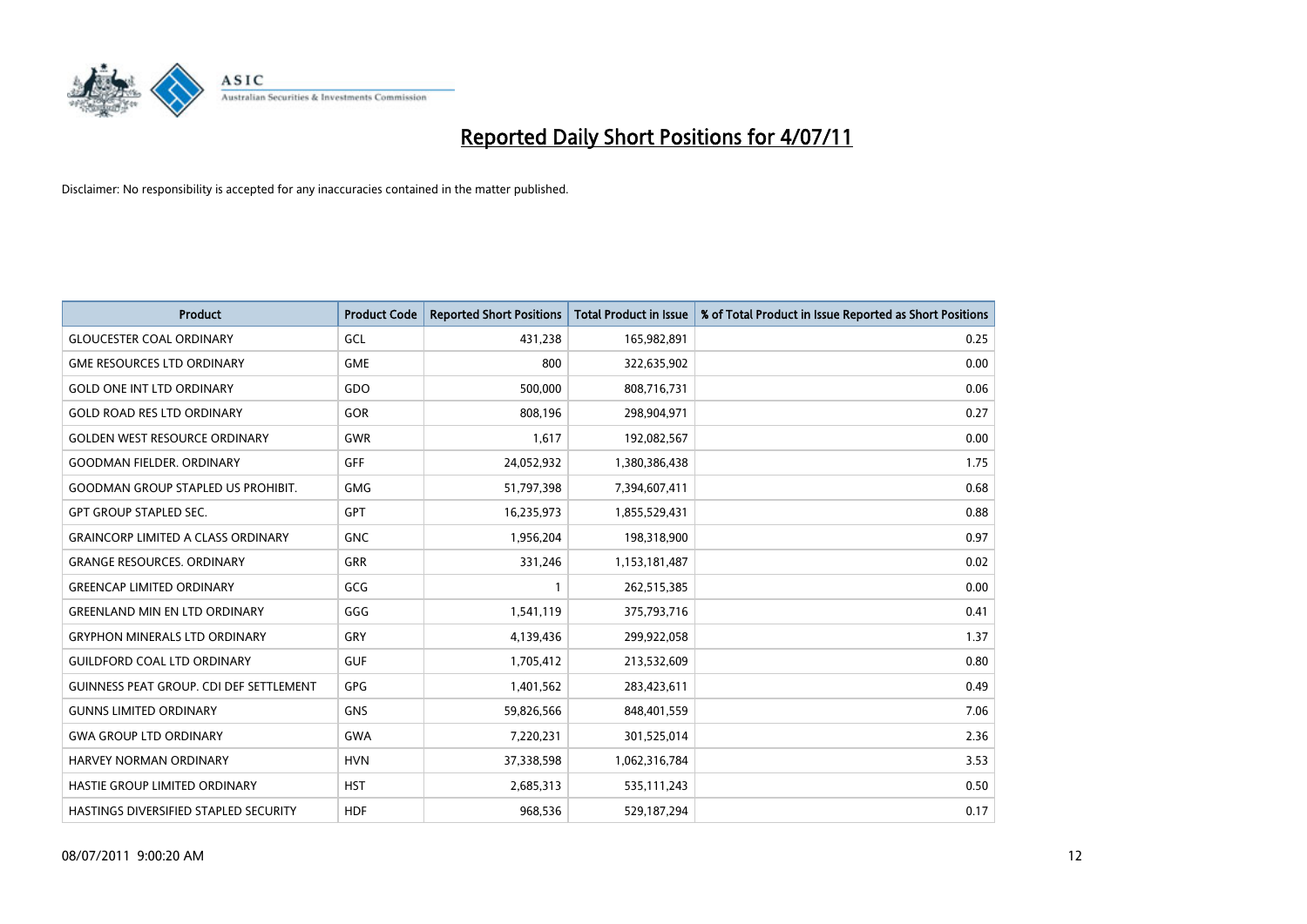

| <b>Product</b>                       | <b>Product Code</b> | <b>Reported Short Positions</b> | <b>Total Product in Issue</b> | % of Total Product in Issue Reported as Short Positions |
|--------------------------------------|---------------------|---------------------------------|-------------------------------|---------------------------------------------------------|
| <b>HEARTWARE INT INC CDI 35:1</b>    | <b>HIN</b>          | 272,008                         | 48,598,550                    | 0.56                                                    |
| <b>HENDERSON GROUP CDI 1:1</b>       | <b>HGG</b>          | 5,365,984                       | 596,893,247                   | 0.89                                                    |
| HFA HOLDINGS LIMITED ORDINARY        | <b>HFA</b>          | 28,652                          | 117,332,831                   | 0.02                                                    |
| HIGHLANDS PACIFIC ORDINARY           | <b>HIG</b>          | 2,516,811                       | 686,082,148                   | 0.36                                                    |
| HILLGROVE RES LTD ORDINARY           | <b>HGO</b>          | 1,659,436                       | 793,698,575                   | 0.20                                                    |
| HILLS HOLDINGS LTD ORDINARY          | <b>HIL</b>          | 3,569,981                       | 249,139,016                   | 1.44                                                    |
| HORIZON OIL LIMITED ORDINARY         | <b>HZN</b>          | 7,847,457                       | 1,130,811,515                 | 0.69                                                    |
| HUNNU COAL LIMITED ORDINARY          | <b>HUN</b>          | 243,060                         | 212,565,002                   | 0.11                                                    |
| <b>ICON ENERGY LIMITED ORDINARY</b>  | <b>ICN</b>          | 68,880                          | 469,301,394                   | 0.01                                                    |
| <b>IINET LIMITED ORDINARY</b>        | <b>IIN</b>          | 1,128,625                       | 152,160,119                   | 0.74                                                    |
| ILUKA RESOURCES ORDINARY             | ILU                 | 2,492,598                       | 418,700,517                   | 0.57                                                    |
| <b>IMDEX LIMITED ORDINARY</b>        | <b>IMD</b>          | 20,452                          | 199,414,165                   | 0.00                                                    |
| IMF (AUSTRALIA) LTD ORDINARY         | <b>IMF</b>          | 329,821                         | 123,828,193                   | 0.26                                                    |
| <b>IMX RESOURCES LTD ORDINARY</b>    | <b>IXR</b>          | 20,005                          | 262,612,803                   | 0.01                                                    |
| <b>INCITEC PIVOT ORDINARY</b>        | IPL                 | 4,075,724                       | 1,628,730,107                 | 0.22                                                    |
| <b>INDAGO RESOURCES LTD ORDINARY</b> | <b>IDG</b>          | 8,179                           | 6,549,580                     | 0.12                                                    |
| INDEPENDENCE GROUP ORDINARY          | <b>IGO</b>          | 625,681                         | 202,907,135                   | 0.31                                                    |
| INDO MINES LIMITED ORDINARY          | <b>IDO</b>          | 1,698,513                       | 229,809,304                   | 0.74                                                    |
| INDOPHIL RESOURCES ORDINARY          | <b>IRN</b>          | 9,119,819                       | 895,875,340                   | 1.01                                                    |
| INDUSTREA LIMITED ORDINARY           | IDL                 | 1,612,999                       | 364,733,566                   | 0.44                                                    |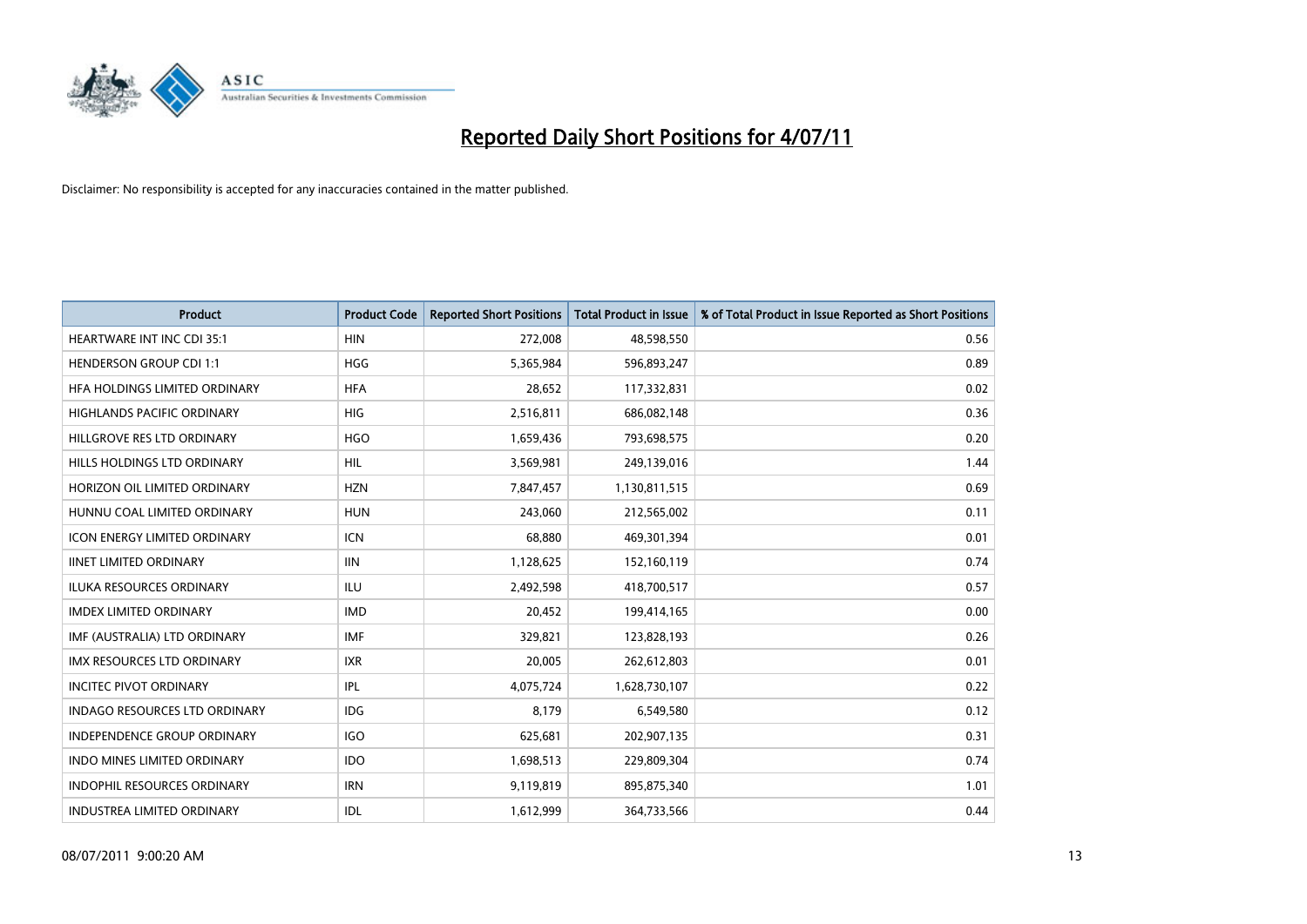

| <b>Product</b>                                  | <b>Product Code</b> | <b>Reported Short Positions</b> | Total Product in Issue | % of Total Product in Issue Reported as Short Positions |
|-------------------------------------------------|---------------------|---------------------------------|------------------------|---------------------------------------------------------|
| <b>INFIGEN ENERGY STAPLED SECURITIES</b>        | <b>IFN</b>          | 4,006,399                       | 762,265,972            | 0.54                                                    |
| <b>INFRATIL LIMITED ORDINARY</b>                | <b>IFZ</b>          | 110,283                         | 601,616,935            | 0.02                                                    |
| ING RE COM GROUP STAPLED SECURITIES             | ILF.                | 9,075                           | 441,029,194            | 0.00                                                    |
| INSURANCE AUSTRALIA ORDINARY                    | <b>IAG</b>          | 5,644,608                       | 2,079,034,021          | 0.26                                                    |
| INT GOLDFIELDS LTD ORDINARY                     | <b>IGS</b>          | 12,197,682                      | 571,520,386            | 2.13                                                    |
| INTEGRA MINING LTD, ORDINARY                    | <b>IGR</b>          | 6,551,206                       | 841,525,727            | 0.78                                                    |
| <b>INTREPID MINES ORDINARY</b>                  | <b>IAU</b>          | 2,366,018                       | 520,802,643            | 0.43                                                    |
| <b>INVESTA OFFICE FUND STAPLED SECURITIES</b>   | <b>IOF</b>          | 9,715,321                       | 2,729,071,212          | 0.34                                                    |
| <b>INVOCARE LIMITED ORDINARY</b>                | <b>IVC</b>          | 1,025,201                       | 107,912,897            | 0.95                                                    |
| <b>ION LIMITED ORDINARY</b>                     | <b>ION</b>          | 164,453                         | 256,365,105            | 0.06                                                    |
| <b>IOOF HOLDINGS LTD ORDINARY</b>               | IFL.                | 804,523                         | 229,794,395            | 0.33                                                    |
| <b>IRESS MARKET TECH. ORDINARY</b>              | <b>IRE</b>          | 2,235,958                       | 126,018,142            | 1.77                                                    |
| <b>IRON ORE HOLDINGS ORDINARY</b>               | <b>IOH</b>          | 96,472                          | 166,087,005            | 0.06                                                    |
| ISHARES MSCI AUS 200 ISHARES MSCI AUS 200       | <b>IOZ</b>          | 10,280                          | 1,950,015              | 0.53                                                    |
| ISHARES S&P 500 CDI 1:1                         | <b>IVV</b>          | 7,607                           | 116,350,000            | 0.01                                                    |
| ISHARES S&P HIGH DIV ISHARES S&P HIGH DIV       | <b>IHD</b>          | 5,208                           | 2,200,055              | 0.24                                                    |
| ISHARES SMALL ORDS ISHARES SMALL ORDS           | <b>ISO</b>          | 208,082                         | 3,900,000              | 5.34                                                    |
| <b>ISOFT GROUP LIMITED ORDINARY</b>             | <b>ISF</b>          | 6,618,625                       | 1,071,236,272          | 0.61                                                    |
| <b>IVANHOE AUSTRALIA ORDINARY</b>               | <b>IVA</b>          | 109,162                         | 418,709,553            | 0.02                                                    |
| <b>IAMES HARDIE INDUST CHESS DEPOSITARY INT</b> | <b>IHX</b>          | 16,101,655                      | 437,311,611            | 3.67                                                    |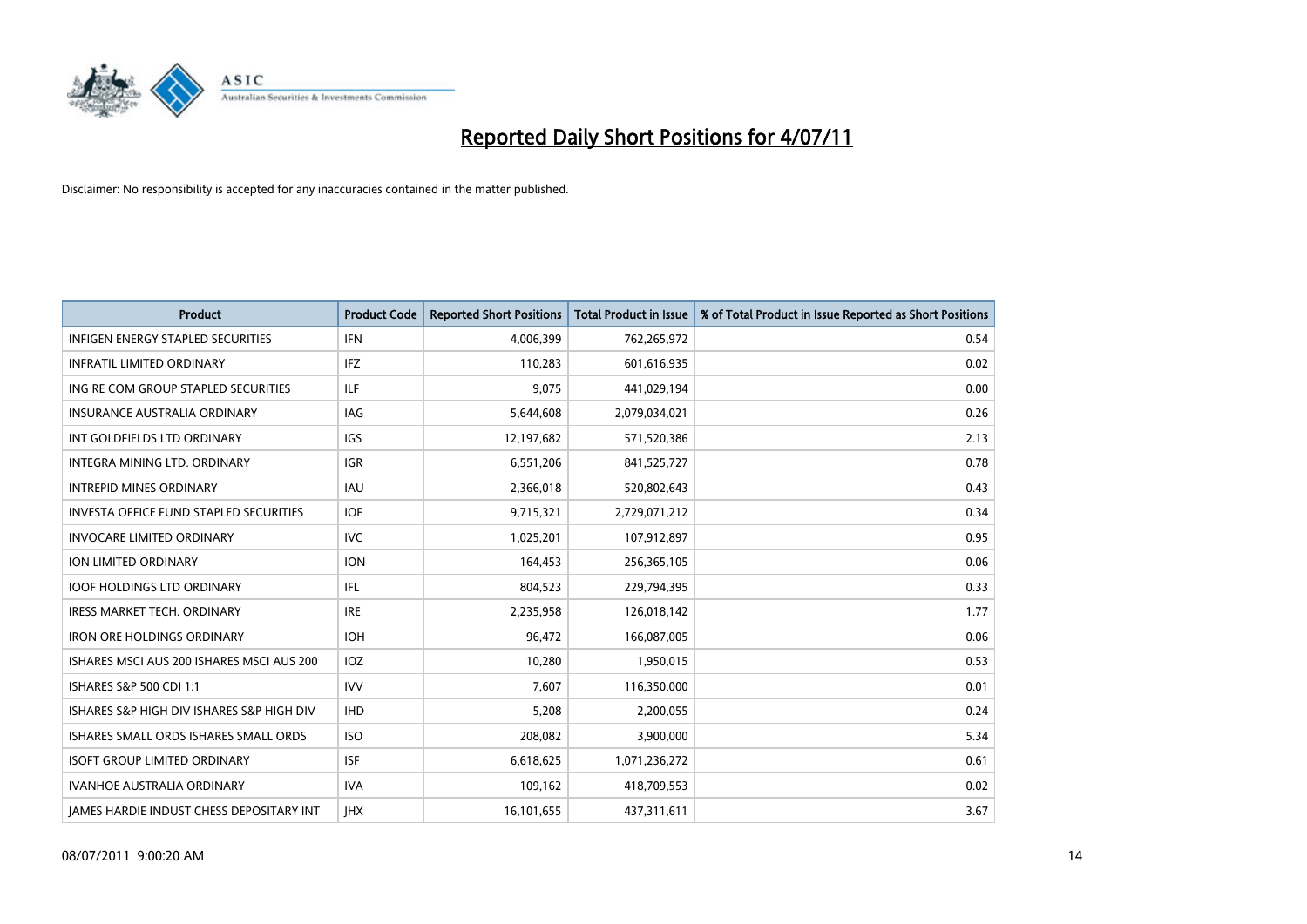

| <b>Product</b>                       | <b>Product Code</b> | <b>Reported Short Positions</b> | <b>Total Product in Issue</b> | % of Total Product in Issue Reported as Short Positions |
|--------------------------------------|---------------------|---------------------------------|-------------------------------|---------------------------------------------------------|
| <b>JAMESON RESOURCES ORDINARY</b>    | <b>JAL</b>          | 1,600,000                       | 95,828,865                    | 1.67                                                    |
| JB HI-FI LIMITED ORDINARY            | <b>IBH</b>          | 15,574,359                      | 98,530,763                    | 15.79                                                   |
| <b>JUPITER MINES ORDINARY</b>        | <b>IMS</b>          | 264,497                         | 1,560,335,037                 | 0.02                                                    |
| KAGARA LTD ORDINARY                  | KZL                 | 10,757,514                      | 708,583,836                   | 1.52                                                    |
| KANGAROO RES LTD ORDINARY            | <b>KRL</b>          | 600,000                         | 3,434,430,012                 | 0.02                                                    |
| KAROON GAS AUSTRALIA ORDINARY        | <b>KAR</b>          | 1,471,272                       | 221,420,769                   | 0.64                                                    |
| KASBAH RESOURCES ORDINARY            | <b>KAS</b>          | 6,766                           | 364,262,596                   | 0.00                                                    |
| KATHMANDU HOLD LTD ORDINARY          | <b>KMD</b>          | 896,584                         | 200,000,000                   | 0.43                                                    |
| <b>KENTOR GOLD LIMITED ORDINARY</b>  | KGL                 | 2,500                           | 1,062,092,950                 | 0.00                                                    |
| <b>KEYBRIDGE CAPITAL ORDINARY</b>    | <b>KBC</b>          | 53,057                          | 172,070,564                   | 0.03                                                    |
| KIMBERLEY METALS LTD ORDINARY        | <b>KBL</b>          | 1,820                           | 161,976,319                   | 0.00                                                    |
| KINGSGATE CONSOLID. ORDINARY         | <b>KCN</b>          | 3,147,567                       | 135,274,830                   | 2.30                                                    |
| KINGSROSE MINING LTD ORDINARY        | <b>KRM</b>          | 1,081,607                       | 264,223,455                   | 0.40                                                    |
| LEIGHTON HOLDINGS ORDINARY           | LEI                 | 5,187,938                       | 336,515,596                   | 1.53                                                    |
| LEND LEASE GROUP UNIT/ORD STAPLED    | <b>LLC</b>          | 2,443,784                       | 570,915,669                   | 0.40                                                    |
| LINC ENERGY LTD ORDINARY             | <b>LNC</b>          | 5,835,017                       | 503,418,900                   | 1.16                                                    |
| LIQUEFIED NATURAL ORDINARY           | LNG                 | 97,340                          | 214,449,015                   | 0.05                                                    |
| LYNAS CORPORATION ORDINARY           | <b>LYC</b>          | 60,315,085                      | 1,713,546,913                 | 3.54                                                    |
| <b>M2 TELECOMMUNICATION ORDINARY</b> | <b>MTU</b>          | 103,775                         | 123,616,285                   | 0.08                                                    |
| MACA LIMITED ORDINARY                | <b>MLD</b>          | 22,650                          | 150,000,000                   | 0.02                                                    |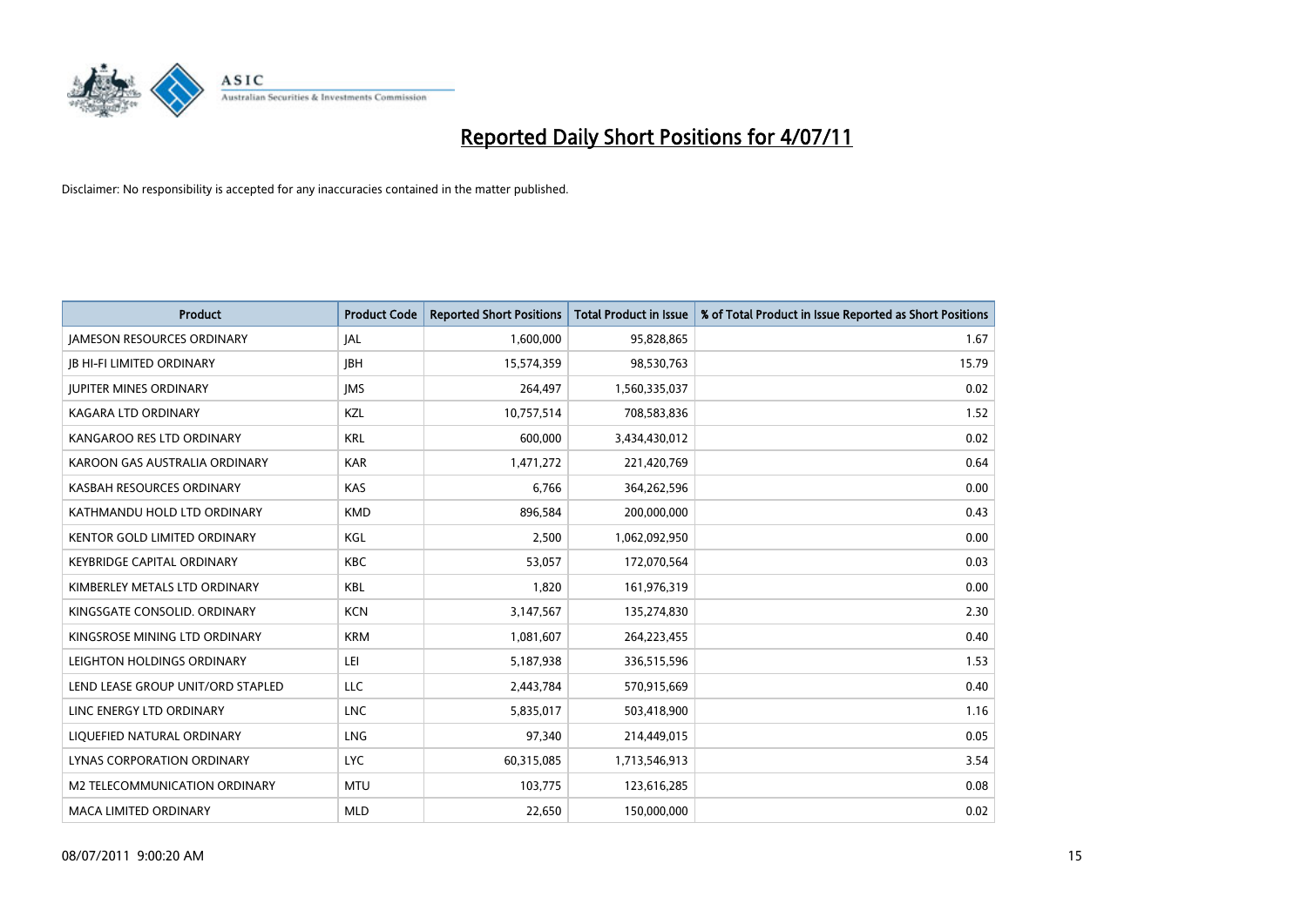

| <b>Product</b>                        | <b>Product Code</b> | <b>Reported Short Positions</b> | Total Product in Issue | % of Total Product in Issue Reported as Short Positions |
|---------------------------------------|---------------------|---------------------------------|------------------------|---------------------------------------------------------|
| MACARTHUR COAL ORDINARY               | <b>MCC</b>          | 4,596,731                       | 302,092,343            | 1.51                                                    |
| <b>MACMAHON HOLDINGS ORDINARY</b>     | <b>MAH</b>          | 6,748,233                       | 733,711,705            | 0.91                                                    |
| MACQ ATLAS ROADS GRP ORDINARY STAPLED | <b>MOA</b>          | 6,357,087                       | 452,345,907            | 1.38                                                    |
| MACQUARIE GROUP LTD ORDINARY          | MQG                 | 4,756,548                       | 346,857,552            | 1.33                                                    |
| MAGMA METALS LTD. ORDINARY            | <b>MMW</b>          | 500                             | 267,040,923            | 0.00                                                    |
| MAP GROUP STAPLED US PROHIBIT.        | <b>MAP</b>          | 10,683,410                      | 1,861,210,782          | 0.55                                                    |
| MARENGO MINING ORDINARY               | <b>MGO</b>          | 139,090                         | 995,068,613            | 0.01                                                    |
| MATRIX C & E LTD ORDINARY             | <b>MCE</b>          | 104,266                         | 77,081,507             | 0.13                                                    |
| MCMILLAN SHAKESPEARE ORDINARY         | <b>MMS</b>          | 54,943                          | 68,081,810             | 0.07                                                    |
| MCPHERSON'S LTD ORDINARY              | <b>MCP</b>          | 349,424                         | 72,401,758             | 0.49                                                    |
| MEDUSA MINING LTD ORDINARY            | <b>MML</b>          | 871,088                         | 188,233,911            | 0.46                                                    |
| MELBOURNE IT LIMITED ORDINARY         | <b>MLB</b>          | 153,094                         | 80,662,621             | 0.19                                                    |
| MEO AUSTRALIA LTD ORDINARY            | <b>MEO</b>          | 3,634,514                       | 539,913,260            | 0.66                                                    |
| <b>MERMAID MARINE ORDINARY</b>        | <b>MRM</b>          | 2,051,830                       | 215,376,756            | 0.94                                                    |
| MESOBLAST LIMITED ORDINARY            | <b>MSB</b>          | 1,610,671                       | 279,733,562            | 0.58                                                    |
| METALS X LIMITED ORDINARY             | <b>MLX</b>          | 693,012                         | 1,365,661,782          | 0.05                                                    |
| METCASH LIMITED ORDINARY              | <b>MTS</b>          | 25,702,087                      | 768,853,924            | 3.34                                                    |
| METGASCO LIMITED ORDINARY             | <b>MEL</b>          | 364,271                         | 276,213,791            | 0.14                                                    |
| METMINCO LIMITED ORDINARY             | <b>MNC</b>          | 2,518,508                       | 1,462,616,146          | 0.16                                                    |
| MHM METALS LIMITED ORDINARY           | <b>MHM</b>          | 95,463                          | 101,590,410            | 0.09                                                    |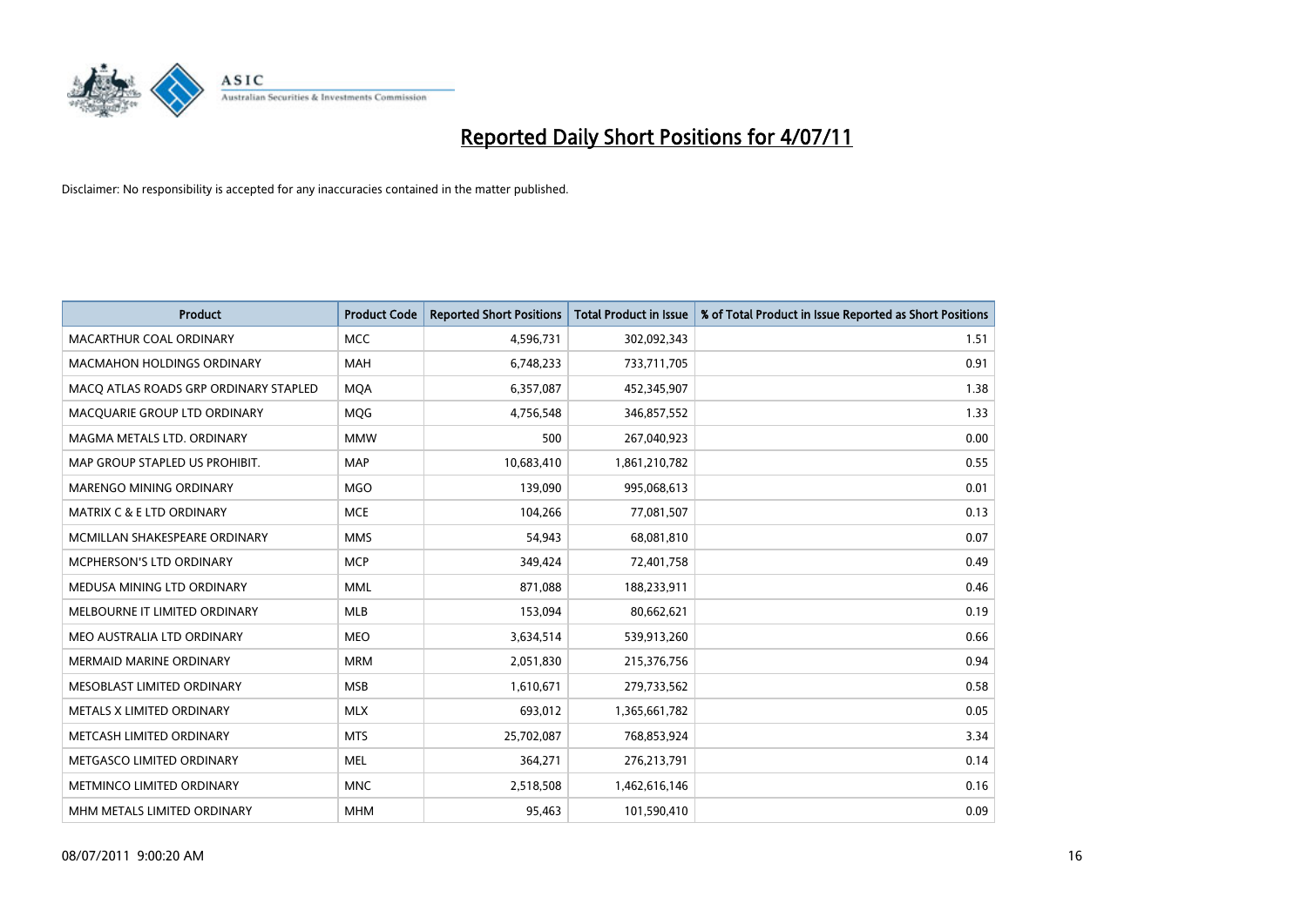

| <b>Product</b>                    | <b>Product Code</b> | <b>Reported Short Positions</b> | <b>Total Product in Issue</b> | % of Total Product in Issue Reported as Short Positions |
|-----------------------------------|---------------------|---------------------------------|-------------------------------|---------------------------------------------------------|
| MICLYN EXP OFFSHR ORDINARY        | <b>MIO</b>          | 624,809                         | 274,618,684                   | 0.21                                                    |
| MINARA RESOURCES ORDINARY         | <b>MRE</b>          | 7,706,508                       | 1,169,424,487                 | 0.65                                                    |
| MINCOR RESOURCES NL ORDINARY      | <b>MCR</b>          | 1,227,794                       | 200,608,804                   | 0.59                                                    |
| MINEMAKERS LIMITED ORDINARY       | <b>MAK</b>          | 44,227                          | 227,003,950                   | 0.02                                                    |
| MINERAL DEPOSITS ORDINARY         | <b>MDL</b>          | 517,642                         | 83,415,116                    | 0.63                                                    |
| MINERAL RESOURCES. ORDINARY       | <b>MIN</b>          | 869,954                         | 169,168,017                   | 0.52                                                    |
| MIRABELA NICKEL LTD ORDINARY      | <b>MBN</b>          | 10,249,263                      | 491,561,237                   | 2.10                                                    |
| MIRVAC GROUP STAPLED SECURITIES   | <b>MGR</b>          | 30,152,086                      | 3,416,924,188                 | 0.85                                                    |
| MISSION NEWENERGY ORDINARY        | <b>MBT</b>          | 2,000                           | 8,512,259                     | 0.02                                                    |
| MOLOPO ENERGY LTD ORDINARY        | <b>MPO</b>          | 1,488,610                       | 247,940,175                   | 0.59                                                    |
| MOLY MINES LIMITED ORDINARY       | <b>MOL</b>          | 48,000                          | 384,893,989                   | 0.01                                                    |
| MONADELPHOUS GROUP ORDINARY       | <b>MND</b>          | 511,928                         | 87,576,827                    | 0.59                                                    |
| MORTGAGE CHOICE LTD ORDINARY      | <b>MOC</b>          | 23,932                          | 119,948,255                   | 0.02                                                    |
| <b>MOUNT GIBSON IRON ORDINARY</b> | <b>MGX</b>          | 7,396,867                       | 1,082,570,693                 | 0.67                                                    |
| MSF SUGAR LIMITED ORDINARY        | <b>MSF</b>          | 29,108                          | 69,165,378                    | 0.04                                                    |
| MULTIPLEX SITES SITES             | <b>MXUPA</b>        | 172                             | 4,500,000                     | 0.00                                                    |
| MURCHISON METALS LTD ORDINARY     | <b>MMX</b>          | 13,235,631                      | 435,884,268                   | 3.03                                                    |
| MYER HOLDINGS LTD ORDINARY        | <b>MYR</b>          | 16,259,764                      | 582,947,884                   | 2.79                                                    |
| <b>MYSTATE LIMITED ORDINARY</b>   | <b>MYS</b>          | 1,400                           | 67,439,158                    | 0.00                                                    |
| NANOSONICS LIMITED ORDINARY       | <b>NAN</b>          | 16,736                          | 230,490,585                   | 0.01                                                    |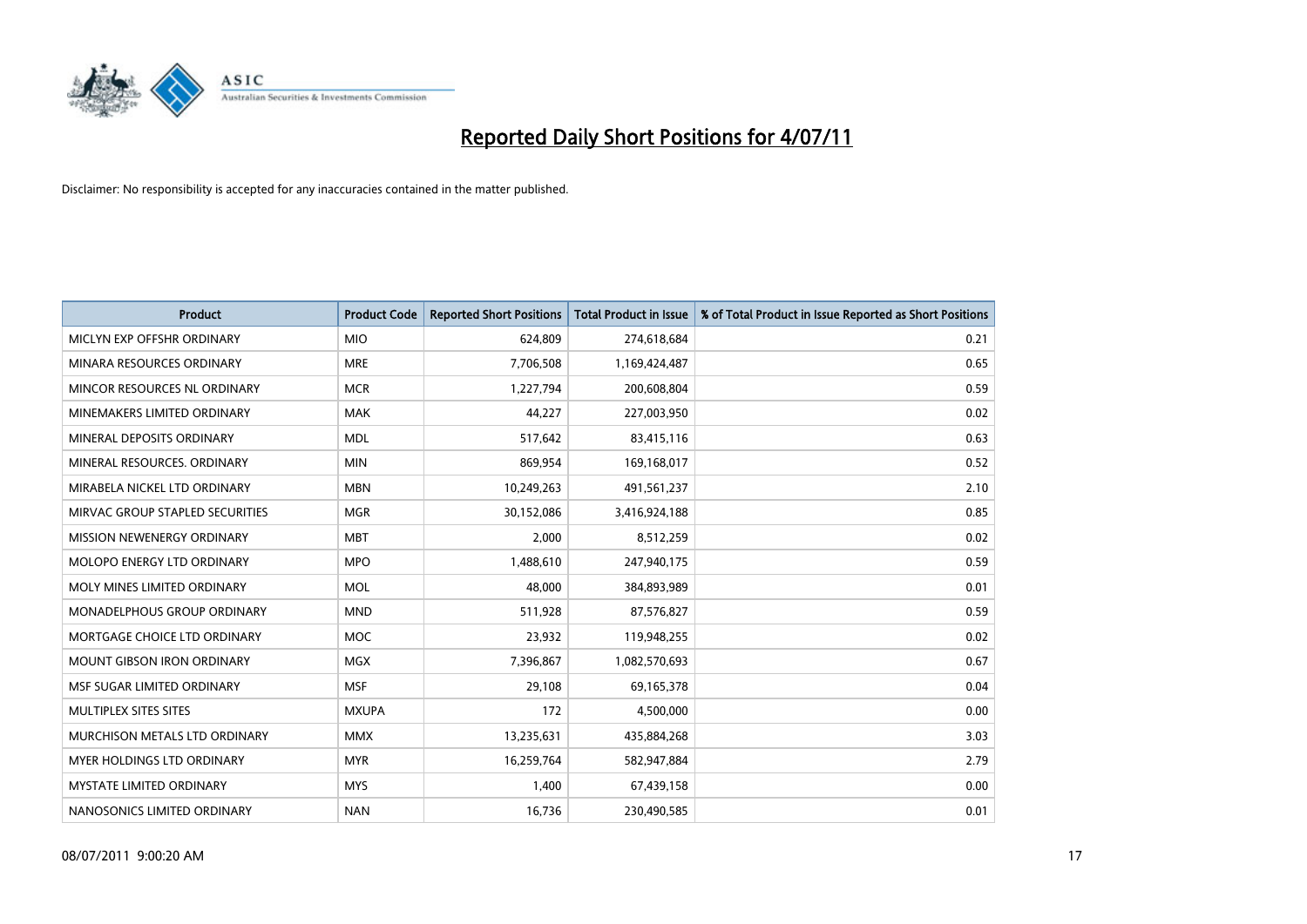

| <b>Product</b>                | <b>Product Code</b> | <b>Reported Short Positions</b> | <b>Total Product in Issue</b> | % of Total Product in Issue Reported as Short Positions |
|-------------------------------|---------------------|---------------------------------|-------------------------------|---------------------------------------------------------|
| NATIONAL AUST, BANK ORDINARY  | <b>NAB</b>          | 15,530,510                      | 2,169,819,076                 | 0.67                                                    |
| NATURAL FUEL LIMITED ORDINARY | <b>NFL</b>          |                                 | 1,121,912                     | 0.00                                                    |
| NAVIGATOR RESOURCES ORDINARY  | <b>NAV</b>          | 500                             | 465,790,327                   | 0.00                                                    |
| NAVITAS LIMITED ORDINARY      | <b>NVT</b>          | 3,371,401                       | 375,230,115                   | 0.89                                                    |
| NEPTUNE MARINE ORDINARY       | <b>NMS</b>          | 955,276                         | 1,747,612,299                 | 0.05                                                    |
| NEW HOPE CORPORATION ORDINARY | <b>NHC</b>          | 1,290,642                       | 830,230,549                   | 0.15                                                    |
| NEWCREST MINING ORDINARY      | <b>NCM</b>          | 1,792,474                       | 765,407,334                   | 0.20                                                    |
| NEWS CORP A NON-VOTING CDI    | <b>NWSLV</b>        | 2,878,169                       | 1,829,574,753                 | 0.15                                                    |
| NEWS CORP B VOTING CDI        | <b>NWS</b>          | 2,625,884                       | 798,520,953                   | 0.30                                                    |
| NEXBIS LIMITED ORDINARY       | <b>NBS</b>          | 142,233                         | 798,356,704                   | 0.02                                                    |
| NEXUS ENERGY LIMITED ORDINARY | <b>NXS</b>          | 20,912,632                      | 1,326,337,066                 | 1.57                                                    |
| NIB HOLDINGS LIMITED ORDINARY | <b>NHF</b>          | 7,471                           | 466,765,752                   | 0.00                                                    |
| NICK SCALI LIMITED ORDINARY   | <b>NCK</b>          | 102,500                         | 81,000,000                    | 0.13                                                    |
| NIDO PETROLEUM ORDINARY       | <b>NDO</b>          | 450,098                         | 1,389,163,151                 | 0.02                                                    |
| NKWE PLATINUM 10C US COMMON   | <b>NKP</b>          | 125,176                         | 559,651,184                   | 0.02                                                    |
| NOBLE MINERAL RES ORDINARY    | <b>NMG</b>          | 3,155,537                       | 395,770,881                   | 0.79                                                    |
| NORTHERN CREST ORDINARY       | <b>NOC</b>          | 9,097                           | 133,484,723                   | 0.01                                                    |
| NORTHERN IRON LTD ORDINARY    | <b>NFE</b>          | 692,628                         | 336,084,863                   | 0.19                                                    |
| NOVOGEN LIMITED ORDINARY      | <b>NRT</b>          | 28,225                          | 102,125,894                   | 0.03                                                    |
| NRW HOLDINGS LIMITED ORDINARY | <b>NWH</b>          | 2,613,414                       | 278,888,011                   | 0.94                                                    |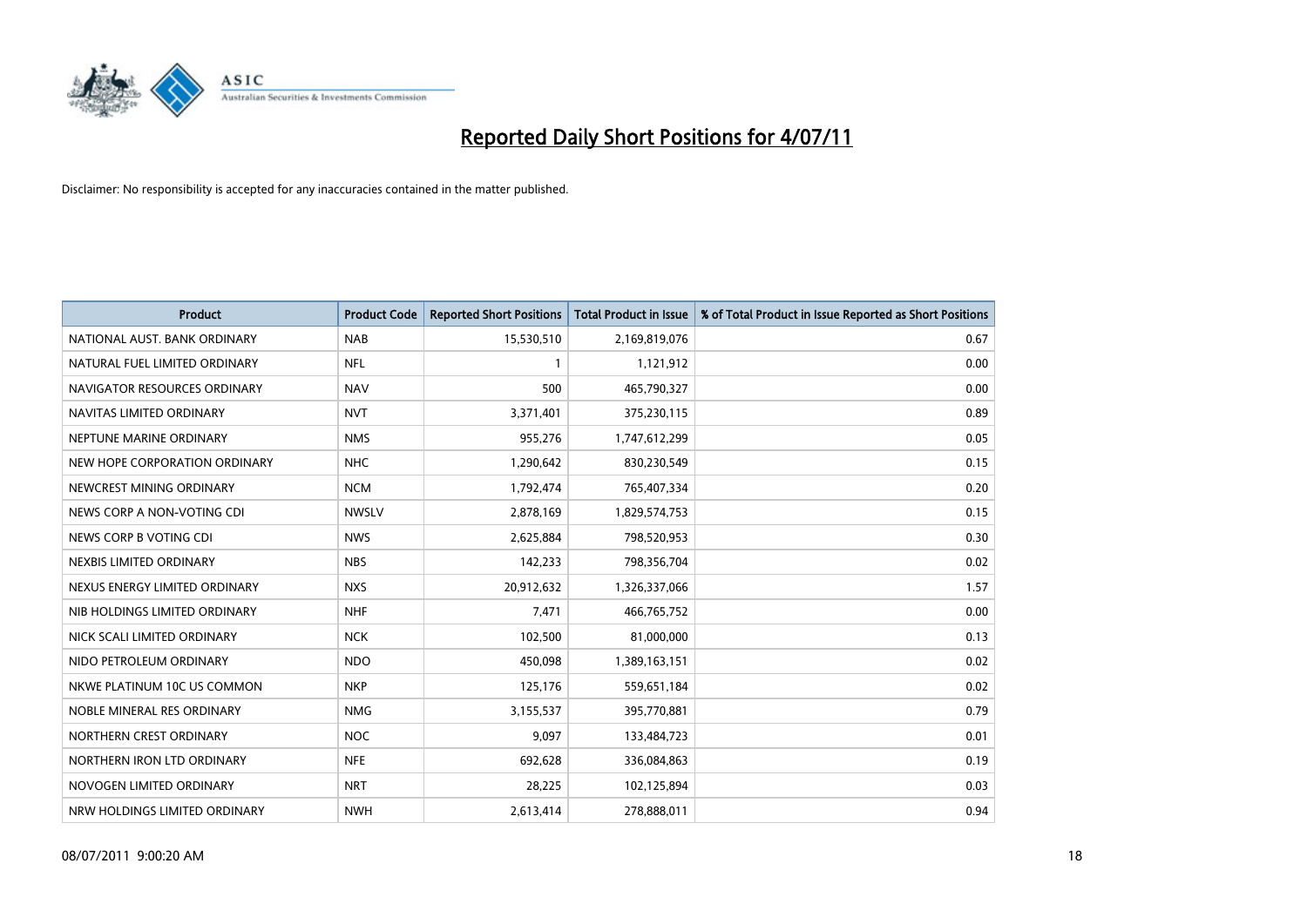

| <b>Product</b>                        | <b>Product Code</b> | <b>Reported Short Positions</b> | Total Product in Issue | % of Total Product in Issue Reported as Short Positions |
|---------------------------------------|---------------------|---------------------------------|------------------------|---------------------------------------------------------|
| NUCOAL RESOURCES NL ORDINARY          | <b>NCR</b>          | 158,973                         | 437,193,340            | 0.04                                                    |
| NUFARM LIMITED ORDINARY               | <b>NUF</b>          | 4,383,131                       | 261,833,005            | 1.64                                                    |
| NUPLEX INDUSTRIES ORDINARY            | <b>NPX</b>          | 62,580                          | 196,748,316            | 0.03                                                    |
| OAKTON LIMITED ORDINARY               | <b>OKN</b>          | 632,967                         | 93,800,235             | 0.68                                                    |
| OCEANAGOLD CORP. CHESS DEPOSITARY INT | <b>OGC</b>          | 849,433                         | 262,550,386            | 0.32                                                    |
| OCEANIA CAPITAL LTD ORDINARY          | <b>OCP</b>          | 2,500                           | 91,921,295             | 0.00                                                    |
| OIL SEARCH LTD ORDINARY               | OSH                 | 7,516,327                       | 1,320,648,378          | 0.54                                                    |
| OM HOLDINGS LIMITED ORDINARY          | <b>OMH</b>          | 8,050,260                       | 504,105,150            | 1.60                                                    |
| <b>ONESTEEL LIMITED ORDINARY</b>      | OST                 | 20,218,093                      | 1,338,106,652          | 1.52                                                    |
| ORICA LIMITED ORDINARY                | ORI                 | 3,034,640                       | 363,223,767            | 0.81                                                    |
| ORIGIN ENERGY ORDINARY                | <b>ORG</b>          | 2,356,252                       | 1,064,507,259          | 0.20                                                    |
| OROCOBRE LIMITED ORDINARY             | ORE                 | 166,630                         | 103,063,894            | 0.17                                                    |
| OROTONGROUP LIMITED ORDINARY          | ORL                 | 25,001                          | 40,880,902             | 0.06                                                    |
| OTTO ENERGY LIMITED ORDINARY          | OEL                 | 109,204                         | 1,134,540,071          | 0.01                                                    |
| OZ MINERALS ORDINARY                  | OZL                 | 5,412,060                       | 323,877,514            | 1.67                                                    |
| PACIFIC BRANDS ORDINARY               | <b>PBG</b>          | 8,184,365                       | 931,386,248            | 0.88                                                    |
| PALADIN ENERGY LTD ORDINARY           | PDN                 | 9,844,560                       | 777,698,217            | 1.26                                                    |
| PANAUST LIMITED ORDINARY              | <b>PNA</b>          | 10,657,321                      | 593,651,483            | 1.78                                                    |
| PANORAMIC RESOURCES ORDINARY          | PAN                 | 945,837                         | 207,050,710            | 0.47                                                    |
| PAPERLINX LIMITED ORDINARY            | <b>PPX</b>          | 5,341,016                       | 603,580,761            | 0.89                                                    |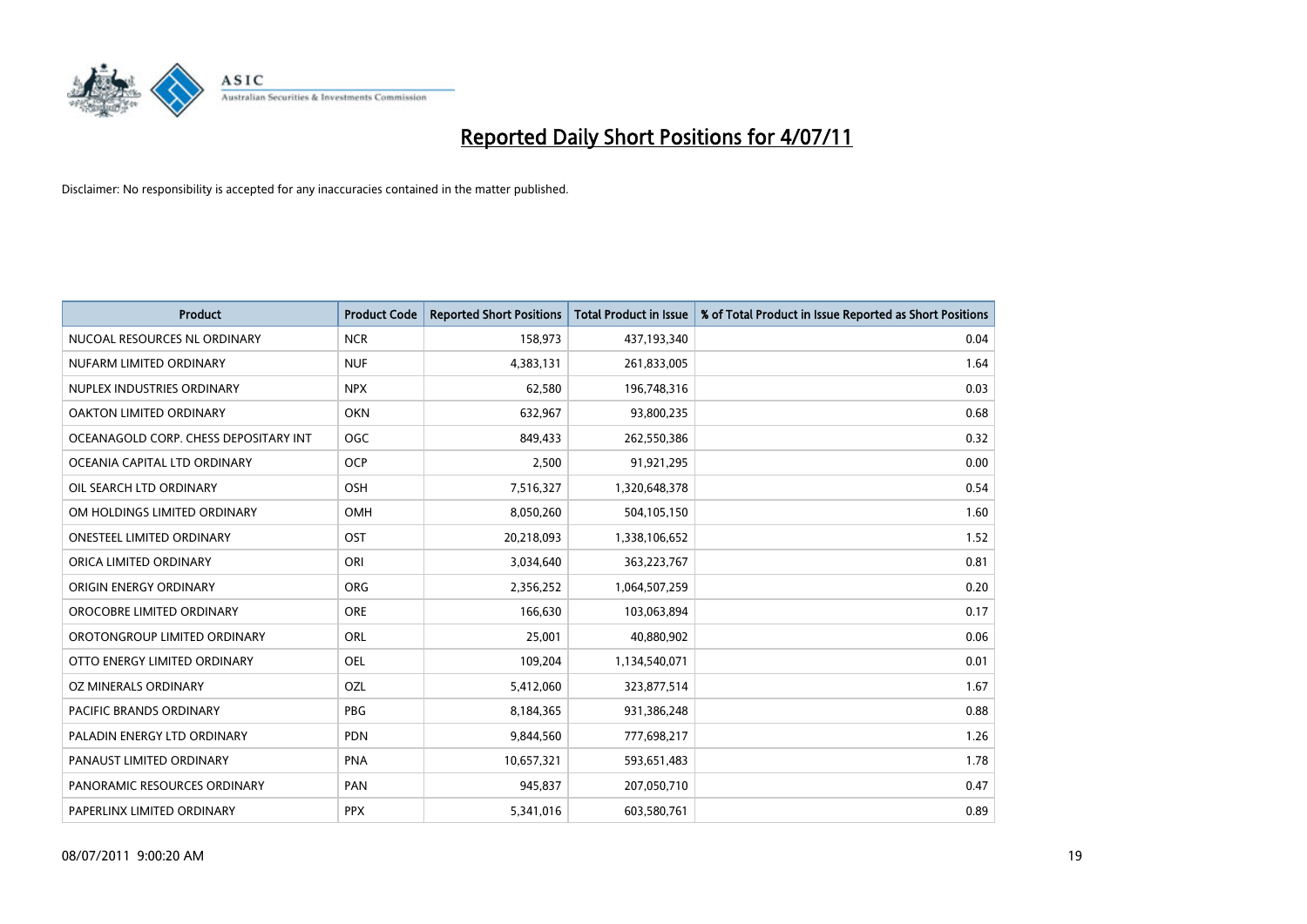

| <b>Product</b>                | <b>Product Code</b> | <b>Reported Short Positions</b> | <b>Total Product in Issue</b> | % of Total Product in Issue Reported as Short Positions |
|-------------------------------|---------------------|---------------------------------|-------------------------------|---------------------------------------------------------|
| PAPILLON RES LTD ORDINARY     | PIR                 | 277,374                         | 203,221,972                   | 0.13                                                    |
| PATTIES FOODS LTD ORDINARY    | PFL                 |                                 | 138,989,223                   | 0.00                                                    |
| PEAK RESOURCES ORDINARY       | <b>PEK</b>          | 50,058                          | 155,979,643                   | 0.03                                                    |
| PEET LIMITED ORDINARY         | <b>PPC</b>          | 91,056                          | 318,038,544                   | 0.02                                                    |
| PENINSULA ENERGY LTD ORDINARY | <b>PEN</b>          | 5,000                           | 2,093,420,252                 | 0.00                                                    |
| PERILYA LIMITED ORDINARY      | PEM                 | 414,816                         | 526,075,563                   | 0.08                                                    |
| PERPETUAL LIMITED ORDINARY    | <b>PPT</b>          | 2,378,475                       | 44,671,129                    | 5.31                                                    |
| PERSEUS MINING LTD ORDINARY   | PRU                 | 5,321,812                       | 425,617,088                   | 1.24                                                    |
| PETSEC ENERGY ORDINARY        | <b>PSA</b>          | 223,332                         | 231,283,622                   | 0.10                                                    |
| PHARMAXIS LTD ORDINARY        | <b>PXS</b>          | 1,036,279                       | 228,290,309                   | 0.44                                                    |
| PHOTON GROUP LTD ORDINARY     | PGA                 | 250,510                         | 1,540,886,866                 | 0.02                                                    |
| PLATINUM ASSET ORDINARY       | <b>PTM</b>          | 8,906,116                       | 561,347,878                   | 1.59                                                    |
| PLATINUM AUSTRALIA ORDINARY   | <b>PLA</b>          | 4,107,614                       | 392,430,039                   | 1.04                                                    |
| PLATINUM CAPITAL LTD ORDINARY | <b>PMC</b>          |                                 | 164,959,410                   | 0.00                                                    |
| PLUTON RESOURCES ORDINARY     | PLV                 | 196,811                         | 187,026,448                   | 0.10                                                    |
| PMP LIMITED ORDINARY          | <b>PMP</b>          | 59,473                          | 329,879,212                   | 0.01                                                    |
| PORT BOUVARD LIMITED ORDINARY | PBD                 | 6,754                           | 593,868,295                   | 0.00                                                    |
| PRANA BIOTECHNOLOGY ORDINARY  | PBT                 | 743,550                         | 269,292,203                   | 0.27                                                    |
| PREMIER INVESTMENTS ORDINARY  | <b>PMV</b>          | 641,052                         | 155,062,831                   | 0.42                                                    |
| PRIMA BIOMED LTD ORDINARY     | <b>PRR</b>          | 502,935                         | 903,976,091                   | 0.05                                                    |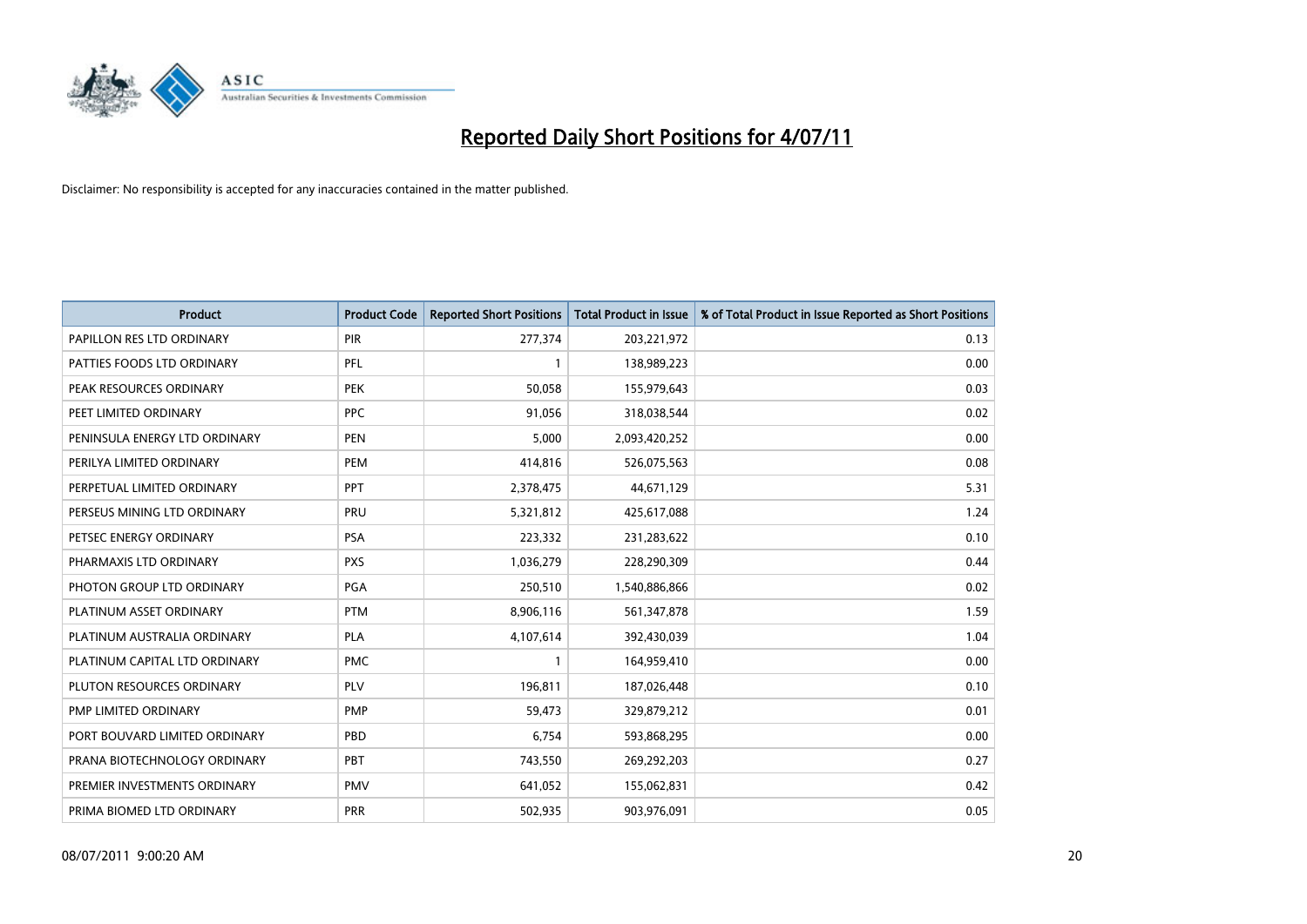

| <b>Product</b>                       | <b>Product Code</b> | <b>Reported Short Positions</b> | Total Product in Issue | % of Total Product in Issue Reported as Short Positions |
|--------------------------------------|---------------------|---------------------------------|------------------------|---------------------------------------------------------|
| PRIMARY HEALTH CARE ORDINARY         | PRY                 | 5,479,654                       | 497,419,803            | 1.09                                                    |
| PRIME MEDIA GRP LTD ORDINARY         | <b>PRT</b>          | $\overline{2}$                  | 366,330,303            | 0.00                                                    |
| PROGEN PHARMACEUTIC ORDINARY         | PGL                 | 151,596                         | 24,709,097             | 0.61                                                    |
| PROGRAMMED ORDINARY                  | <b>PRG</b>          | 368,594                         | 118,169,908            | 0.30                                                    |
| <b>PSIVIDA CORP CDI 1:1</b>          | <b>PVA</b>          | 6,878                           | 8,891,730              | 0.08                                                    |
| <b>QANTAS AIRWAYS ORDINARY</b>       | QAN                 | 27,392,994                      | 2,265,123,620          | 1.22                                                    |
| OBE INSURANCE GROUP ORDINARY         | OBE                 | 19,197,774                      | 1,092,654,587          | 1.72                                                    |
| OR NATIONAL LIMITED ORDINARY         | <b>ORN</b>          | 17,573,206                      | 2,440,000,000          | 0.72                                                    |
| <b>QUBE LOGISTICS ORDINARY UNITS</b> | <b>OUB</b>          | 19,630,038                      | 610,839,329            | 3.21                                                    |
| RAMELIUS RESOURCES ORDINARY          | <b>RMS</b>          | 1,054,403                       | 291,767,215            | 0.35                                                    |
| RAMSAY HEALTH CARE ORDINARY          | <b>RHC</b>          | 1,573,558                       | 202,081,252            | 0.77                                                    |
| <b>RCR TOMLINSON ORDINARY</b>        | <b>RCR</b>          | 70,541                          | 131,985,172            | 0.05                                                    |
| <b>REA GROUP ORDINARY</b>            | <b>REA</b>          | 76,130                          | 130,401,680            | 0.04                                                    |
| <b>RECKON LIMITED ORDINARY</b>       | <b>RKN</b>          | 17,411                          | 133,384,060            | 0.02                                                    |
| <b>RED FORK ENERGY ORDINARY</b>      | <b>RFE</b>          | 12,378                          | 269,769,853            | 0.00                                                    |
| <b>REDBANK ENERGY LTD ORDINARY</b>   | <b>AEI</b>          | 13                              | 786,287                | 0.00                                                    |
| REDFLEX HOLDINGS ORDINARY            | <b>RDF</b>          | 10                              | 110,345,599            | 0.00                                                    |
| REED RESOURCES LTD ORDINARY          | <b>RDR</b>          | 459,156                         | 262,237,201            | 0.17                                                    |
| REGIS RESOURCES ORDINARY             | <b>RRL</b>          | 1,878,139                       | 432,072,718            | 0.44                                                    |
| RESMED INC CDI 10:1                  | <b>RMD</b>          | 10,845,521                      | 1,545,678,330          | 0.68                                                    |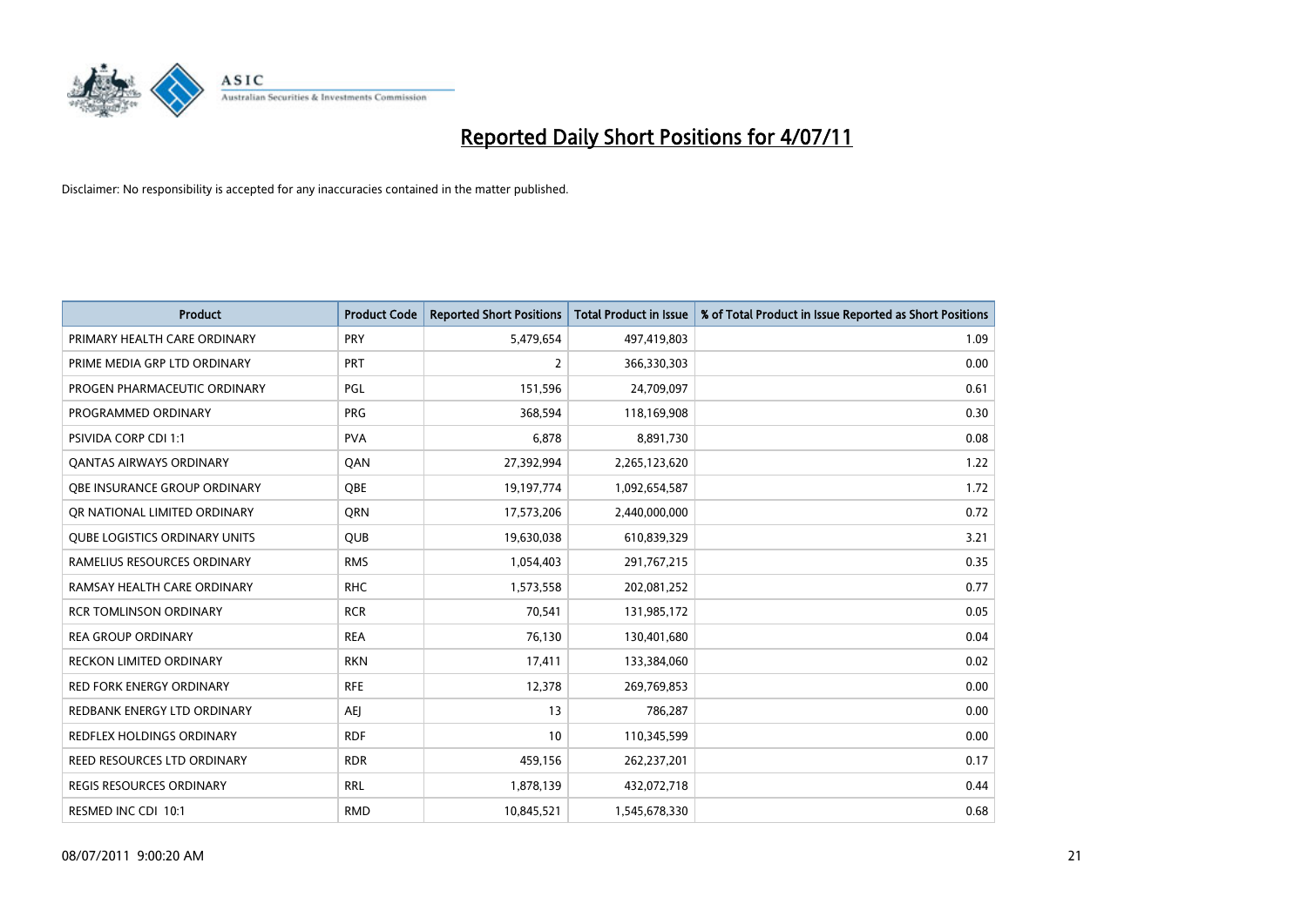

| <b>Product</b>                      | <b>Product Code</b> | <b>Reported Short Positions</b> | <b>Total Product in Issue</b> | % of Total Product in Issue Reported as Short Positions |
|-------------------------------------|---------------------|---------------------------------|-------------------------------|---------------------------------------------------------|
| <b>RESOLUTE MINING ORDINARY</b>     | <b>RSG</b>          | 10,837,503                      | 467,618,520                   | 2.30                                                    |
| RESOURCE AND INVEST. ORDINARY       | <b>RNI</b>          | 9,369                           | 124,784,308                   | 0.01                                                    |
| <b>RESOURCE GENERATION ORDINARY</b> | <b>RES</b>          | 328,635                         | 262,895,652                   | 0.13                                                    |
| REVERSE CORP LIMITED ORDINARY       | <b>REF</b>          | 25,141                          | 92,382,175                    | 0.03                                                    |
| REX MINERALS LIMITED ORDINARY       | <b>RXM</b>          | 903,658                         | 153,635,519                   | 0.58                                                    |
| <b>RHG LIMITED ORDINARY</b>         | <b>RHG</b>          | 447.004                         | 318,092,978                   | 0.13                                                    |
| <b>RIALTO ENERGY ORDINARY</b>       | <b>RIA</b>          | 136,809                         | 360,006,264                   | 0.04                                                    |
| <b>RIDLEY CORPORATION ORDINARY</b>  | <b>RIC</b>          | 827,716                         | 307,817,071                   | 0.27                                                    |
| RIO TINTO LIMITED ORDINARY          | <b>RIO</b>          | 16,342,299                      | 435,758,720                   | 3.74                                                    |
| RIVERCITY MOTORWAY STAPLED          | <b>RCY</b>          | 132,000                         | 957,010,115                   | 0.01                                                    |
| RIVERSDALE MINING ORDINARY          | <b>RIV</b>          | 10,200                          | 244,431,186                   | 0.00                                                    |
| ROBUST RESOURCES ORDINARY           | <b>ROL</b>          | 1,157,924                       | 84,944,097                    | 1.36                                                    |
| ROC OIL COMPANY ORDINARY            | <b>ROC</b>          | 1,455,539                       | 713,254,560                   | 0.20                                                    |
| ROYAL WOLF HOLDINGS ORDINARY        | <b>RWH</b>          | 60,000                          | 100,387,052                   | 0.06                                                    |
| SAI GLOBAL LIMITED ORDINARY         | SAI                 | 131,786                         | 199,552,155                   | 0.07                                                    |
| SALMAT LIMITED ORDINARY             | <b>SLM</b>          | 775,484                         | 159,780,299                   | 0.49                                                    |
| SAMSON OIL & GAS LTD ORDINARY       | SSN                 | 2,312,069                       | 1,731,976,929                 | 0.13                                                    |
| SANDFIRE RESOURCES ORDINARY         | <b>SFR</b>          | 1,505,547                       | 149,384,969                   | 0.99                                                    |
| <b>SANTOS LTD ORDINARY</b>          | <b>STO</b>          | 4,824,960                       | 877,955,815                   | 0.54                                                    |
| SARACEN MINERAL ORDINARY            | <b>SAR</b>          | 230,295                         | 492,251,415                   | 0.04                                                    |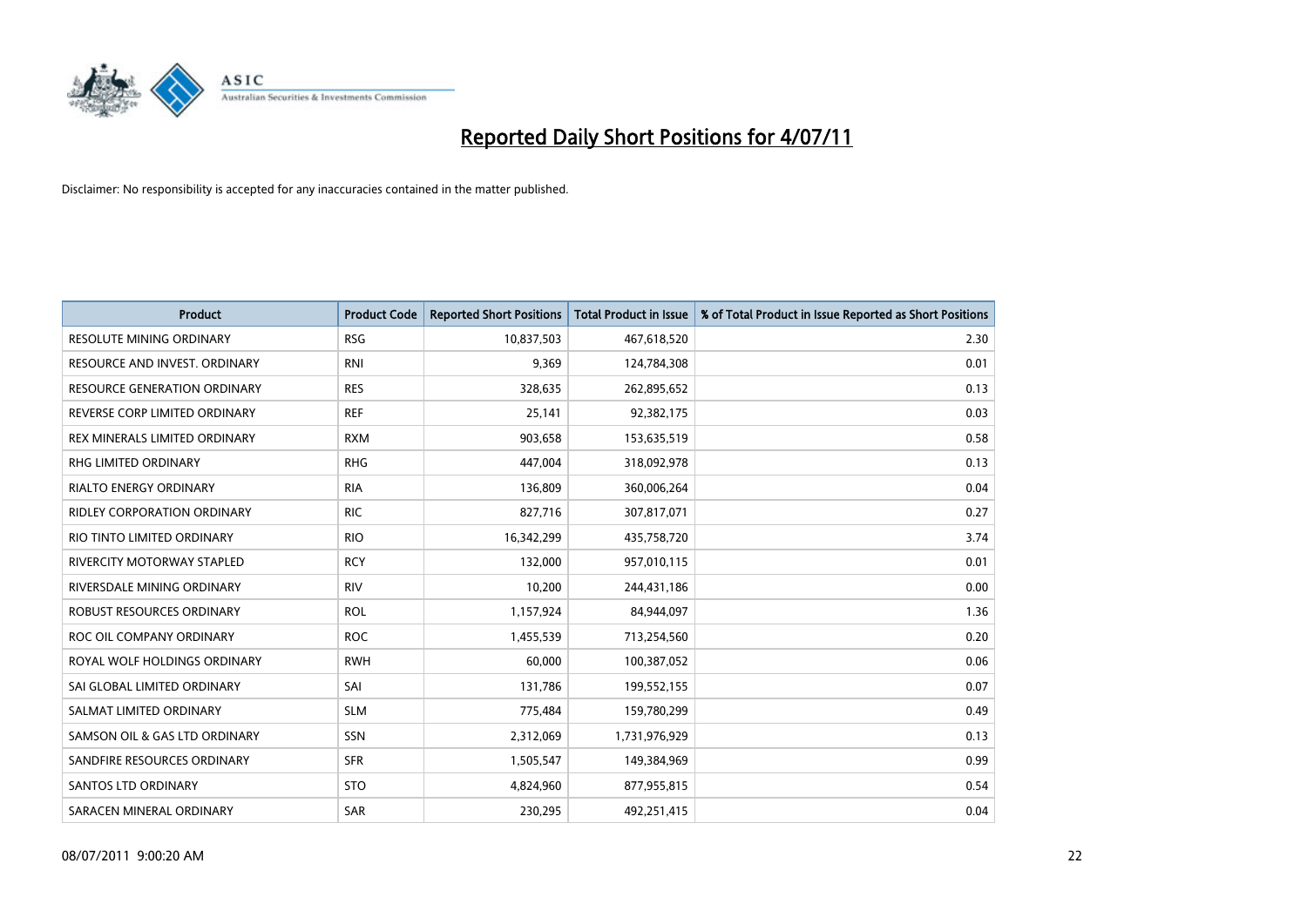

| <b>Product</b>                           | <b>Product Code</b> | <b>Reported Short Positions</b> | Total Product in Issue | % of Total Product in Issue Reported as Short Positions |
|------------------------------------------|---------------------|---------------------------------|------------------------|---------------------------------------------------------|
| SEDGMAN LIMITED ORDINARY                 | <b>SDM</b>          | 450,161                         | 209,752,689            | 0.21                                                    |
| SEEK LIMITED ORDINARY                    | <b>SEK</b>          | 11,095,685                      | 336,584,488            | 3.33                                                    |
| SELECT HARVESTS ORDINARY                 | <b>SHV</b>          | 225,150                         | 56,226,960             | 0.40                                                    |
| SENETAS CORPORATION ORDINARY             | <b>SEN</b>          | 756,999                         | 463,105,195            | 0.16                                                    |
| SENEX ENERGY LIMITED ORDINARY            | SXY                 | 53,182                          | 758,280,547            | 0.01                                                    |
| SERVCORP LIMITED ORDINARY                | SRV                 | 144,362                         | 98,440,807             | 0.14                                                    |
| SERVICE STREAM ORDINARY                  | <b>SSM</b>          | 438,398                         | 283,418,867            | 0.15                                                    |
| SEVEN GROUP HOLDINGS ORDINARY            | <b>SVW</b>          | 1,557,821                       | 306,410,281            | 0.49                                                    |
| SEVEN WEST MEDIA LTD ORDINARY            | <b>SWM</b>          | 3,958,589                       | 610,327,899            | 0.65                                                    |
| SIGMA PHARMACEUTICAL ORDINARY            | SIP                 | 15,136,544                      | 1,178,626,572          | 1.26                                                    |
| SILEX SYSTEMS ORDINARY                   | <b>SLX</b>          | 313,324                         | 170,133,997            | 0.18                                                    |
| SILVER LAKE RESOURCE ORDINARY            | <b>SLR</b>          | 102,302                         | 178,882,838            | 0.05                                                    |
| SIMS METAL MGMT LTD ORDINARY             | SGM                 | 3,942,551                       | 205,393,914            | 1.90                                                    |
| SINGAPORE TELECOMM. CHESS DEPOSITARY INT | SGT                 | 4,083,293                       | 212,756,917            | 1.91                                                    |
| SIRIUS RESOURCES NL ORDINARY             | <b>SIR</b>          | 82,500                          | 137,134,586            | 0.06                                                    |
| SKILLED GROUP LTD ORDINARY               | <b>SKE</b>          | 52,770                          | 233,089,776            | 0.02                                                    |
| SKY CITY ENTERTAIN, ORDINARY             | <b>SKC</b>          | 10,000                          | 576,958,340            | 0.00                                                    |
| SKY NETWORK ORDINARY                     | <b>SKT</b>          | 22,324                          | 389,139,785            | 0.00                                                    |
| SMS MANAGEMENT, ORDINARY                 | <b>SMX</b>          | 235,267                         | 67,765,118             | 0.33                                                    |
| SONIC HEALTHCARE ORDINARY                | SHL                 | 3,763,471                       | 388,429,875            | 0.95                                                    |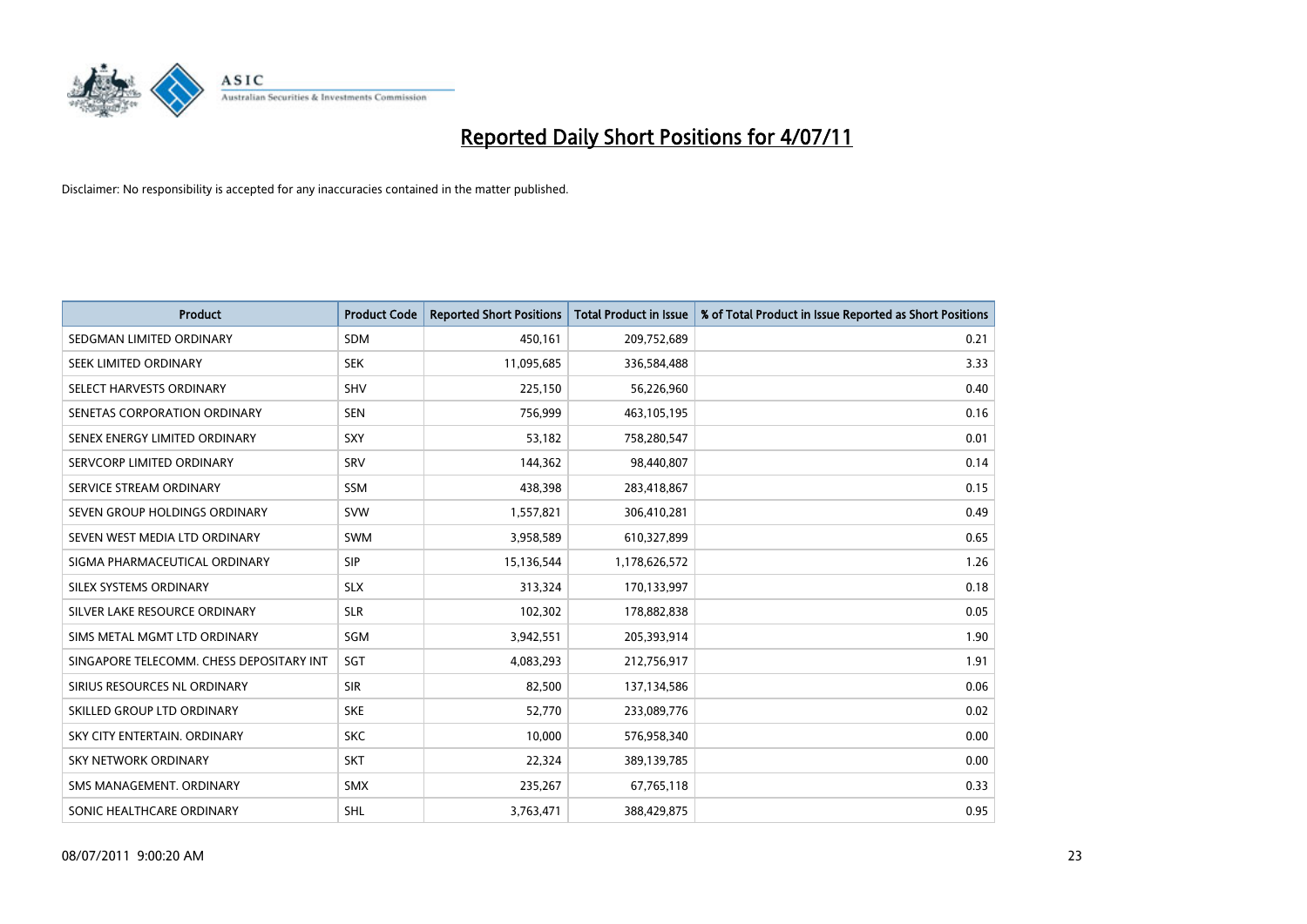

| <b>Product</b>                           | <b>Product Code</b> | <b>Reported Short Positions</b> | Total Product in Issue | % of Total Product in Issue Reported as Short Positions |
|------------------------------------------|---------------------|---------------------------------|------------------------|---------------------------------------------------------|
| SOUL PATTINSON (W.H) ORDINARY            | SOL                 | 28,346                          | 238,640,580            | 0.01                                                    |
| SOUTH BOULDER MINES ORDINARY             | <b>STB</b>          | 5,000                           | 86,115,688             | 0.01                                                    |
| SP AUSNET STAPLED SECURITIES             | SPN                 | 4,662,987                       | 2,850,932,204          | 0.16                                                    |
| SPARK INFRASTRUCTURE STAPLED NOTE & UNIT | SKI                 | 7,078,456                       | 1,326,734,264          | 0.53                                                    |
| SPDR 200 FUND ETF UNITS                  | <b>STW</b>          | 11,008                          | 51,839,159             | 0.02                                                    |
| SPECIALTY FASHION ORDINARY               | <b>SFH</b>          | 561,757                         | 191,786,121            | 0.29                                                    |
| SPOTLESS GROUP LTD ORDINARY              | SPT                 | 2,054,662                       | 262,766,725            | 0.75                                                    |
| ST BARBARA LIMITED ORDINARY              | <b>SBM</b>          | 5,480,933                       | 325,615,389            | 1.68                                                    |
| STAGING CONNECTIONS ORDINARY             | <b>STG</b>          | 2,917,189                       | 78,317,726             | 3.72                                                    |
| STANMORE COAL LTD ORDINARY               | <b>SMR</b>          | 77,840                          | 88,270,738             | 0.09                                                    |
| STARPHARMA HOLDINGS ORDINARY             | SPL                 | 333,570                         | 247,743,578            | 0.14                                                    |
| STH AMERICAN COR LTD ORDINARY            | SAY                 | 9,200                           | 245,846,493            | 0.00                                                    |
| STH CRS ELECT ENGNR ORDINARY             | <b>SXE</b>          | 2,910                           | 160,736,826            | 0.00                                                    |
| STHN CROSS MEDIA ORDINARY                | SXL                 | 4,016,798                       | 705,712,186            | 0.57                                                    |
| STOCKLAND UNITS/ORD STAPLED              | SGP                 | 8,287,263                       | 2,383,036,717          | 0.33                                                    |
| STRAITS RES LTD. ORDINARY                | SRO                 | 7,812,991                       | 324,655,749            | 2.39                                                    |
| STW COMMUNICATIONS ORDINARY              | SGN                 | 326,101                         | 364,310,964            | 0.08                                                    |
| SUNCORP GROUP LTD ORDINARY               | <b>SUN</b>          | 6,033,983                       | 1,286,600,980          | 0.44                                                    |
| SUNDANCE ENERGY ORDINARY                 | <b>SEA</b>          | 40,813                          | 276,709,585            | 0.01                                                    |
| SUNDANCE RESOURCES ORDINARY              | <b>SDL</b>          | 10,237,250                      | 2,870,927,169          | 0.35                                                    |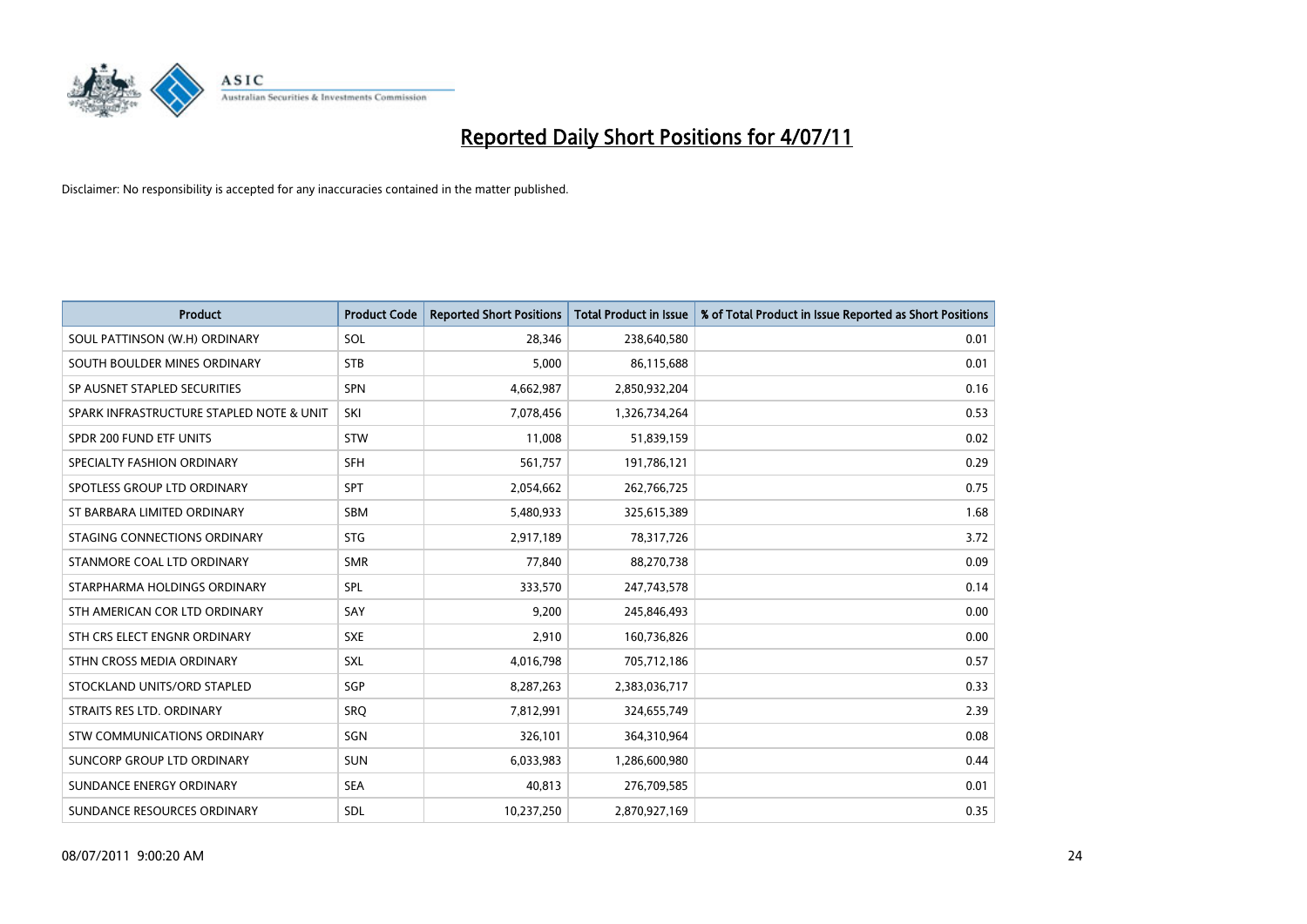

| <b>Product</b>                       | <b>Product Code</b> | <b>Reported Short Positions</b> | <b>Total Product in Issue</b> | % of Total Product in Issue Reported as Short Positions |
|--------------------------------------|---------------------|---------------------------------|-------------------------------|---------------------------------------------------------|
| SUNLAND GROUP LTD ORDINARY           | <b>SDG</b>          | 74,708                          | 224,881,794                   | 0.04                                                    |
| SUPER RET REP LTD ORDINARY           | SUL                 | 120,943                         | 130,018,739                   | 0.09                                                    |
| SWICK MINING ORDINARY                | <b>SWK</b>          | 124,468                         | 236,724,970                   | 0.05                                                    |
| SYMEX HOLDINGS ORDINARY              | SYM                 | 6,633                           | 189,166,670                   | 0.00                                                    |
| <b>TABCORP HOLDINGS LTD ORDINARY</b> | <b>TAH</b>          | 4,433,625                       | 688,019,737                   | 0.63                                                    |
| <b>TALENT2 INTERNATION ORDINARY</b>  | <b>TWO</b>          | 105,491                         | 144,488,621                   | 0.07                                                    |
| <b>TALISMAN MINING ORDINARY</b>      | <b>TLM</b>          | 29                              | 130,438,627                   | 0.00                                                    |
| TAP OIL LIMITED ORDINARY             | <b>TAP</b>          | 699,251                         | 240,967,311                   | 0.28                                                    |
| TASSAL GROUP LIMITED ORDINARY        | <b>TGR</b>          | 29,480                          | 146,304,404                   | 0.01                                                    |
| <b>TATTS GROUP LTD ORDINARY</b>      | <b>TTS</b>          | 11,781,131                      | 1,318,683,208                 | 0.89                                                    |
| <b>TECHNOLOGY ONE ORDINARY</b>       | <b>TNE</b>          | 80,037                          | 303,119,455                   | 0.03                                                    |
| TELECOM CORPORATION ORDINARY         | <b>TEL</b>          | 25,464,387                      | 1,924,678,136                 | 1.33                                                    |
| TELSTRA CORPORATION. ORDINARY        | <b>TLS</b>          | 46,533,957                      | 12,443,074,357                | 0.35                                                    |
| TEN NETWORK HOLDINGS ORDINARY        | <b>TEN</b>          | 26,354,165                      | 1,045,236,720                 | 2.51                                                    |
| TERANGA GOLD CORP CDI 1:1            | <b>TGZ</b>          | 453,286                         | 152,308,821                   | 0.29                                                    |
| TFS CORPORATION LTD ORDINARY         | <b>TFC</b>          | 65,978                          | 276,453,042                   | 0.02                                                    |
| THE REJECT SHOP ORDINARY             | <b>TRS</b>          | 662,460                         | 26,033,570                    | 2.53                                                    |
| THOR MINING PLC CHESS DEPOSITARY 1:1 | <b>THR</b>          | 2,307                           | 222,489,120                   | 0.00                                                    |
| THORN GROUP LIMITED ORDINARY         | <b>TGA</b>          | 19,457                          | 129,858,924                   | 0.01                                                    |
| <b>TIGER RESOURCES ORDINARY</b>      | <b>TGS</b>          | 92,760                          | 669,035,549                   | 0.01                                                    |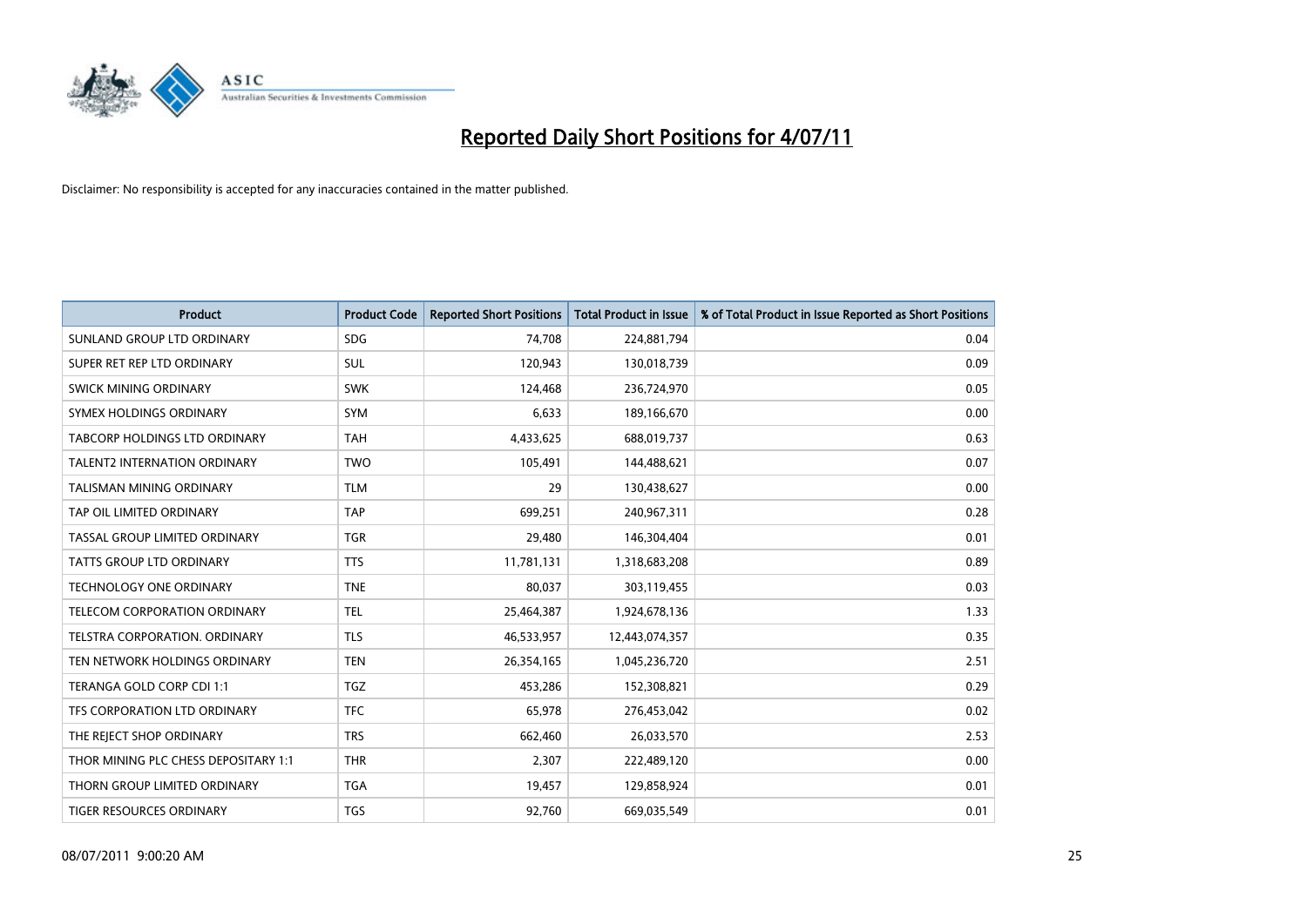

| <b>Product</b>                            | <b>Product Code</b> | <b>Reported Short Positions</b> | <b>Total Product in Issue</b> | % of Total Product in Issue Reported as Short Positions |
|-------------------------------------------|---------------------|---------------------------------|-------------------------------|---------------------------------------------------------|
| TIMBERCORP LIMITED ORDINARY               | <b>TIM</b>          | 90,074                          | 352,071,429                   | 0.02                                                    |
| TISHMAN SPEYER UNITS                      | <b>TSO</b>          | 86,734                          | 338,440,904                   | 0.02                                                    |
| TNG LIMITED ORDINARY                      | <b>TNG</b>          | 4,321                           | 284,803,062                   | 0.00                                                    |
| TOLL HOLDINGS LTD ORDINARY                | TOL                 | 17,278,244                      | 710,128,531                   | 2.40                                                    |
| TORO ENERGY LIMITED ORDINARY              | <b>TOE</b>          | 35,404                          | 964,936,676                   | 0.00                                                    |
| <b>TOWER LIMITED ORDINARY</b>             | <b>TWR</b>          | 689,519                         | 263,603,448                   | 0.26                                                    |
| TOX FREE SOLUTIONS ORDINARY               | <b>TOX</b>          | 37,025                          | 92,670,478                    | 0.03                                                    |
| TPG TELECOM LIMITED ORDINARY              | <b>TPM</b>          | 3,687,777                       | 783,481,644                   | 0.45                                                    |
| TRANSFIELD SERVICES ORDINARY              | <b>TSE</b>          | 6,224,404                       | 549,715,957                   | 1.14                                                    |
| TRANSPACIFIC INDUST, ORDINARY             | <b>TPI</b>          | 11,130,380                      | 960,638,735                   | 1.14                                                    |
| TRANSURBAN GROUP TRIPLE STAPLED SEC.      | <b>TCL</b>          | 2,475,190                       | 1,443,543,731                 | 0.16                                                    |
| TREASURY WINE ESTATE ORDINARY             | <b>TWE</b>          | 18,632,146                      | 647,227,144                   | 2.89                                                    |
| TRINITY GROUP STAPLED SECURITIES          | <b>TCQ</b>          | 3,419                           | 203,405,927                   | 0.00                                                    |
| <b>TROY RESOURCES NL ORDINARY</b>         | <b>TRY</b>          | 246,726                         | 87,985,323                    | 0.27                                                    |
| UGL LIMITED ORDINARY                      | UGL                 | 5,434,468                       | 166,047,171                   | 3.25                                                    |
| UNILIFE CORPORATION CDI 6:1               | <b>UNS</b>          | 145.797                         | 272,900,039                   | 0.05                                                    |
| UXC LIMITED ORDINARY                      | <b>UXC</b>          | 17,886                          | 305,789,718                   | 0.01                                                    |
| VALAD PROPERTY GROUP STAPLED US PROHIBIT. | <b>VPG</b>          | 3,176,706                       | 115,108,116                   | 2.76                                                    |
| <b>VDM GROUP LIMITED ORDINARY</b>         | <b>VMG</b>          | 11,116                          | 193,127,749                   | 0.01                                                    |
| <b>VENTURE MINERALS ORDINARY</b>          | <b>VMS</b>          | 377,316                         | 221,093,592                   | 0.17                                                    |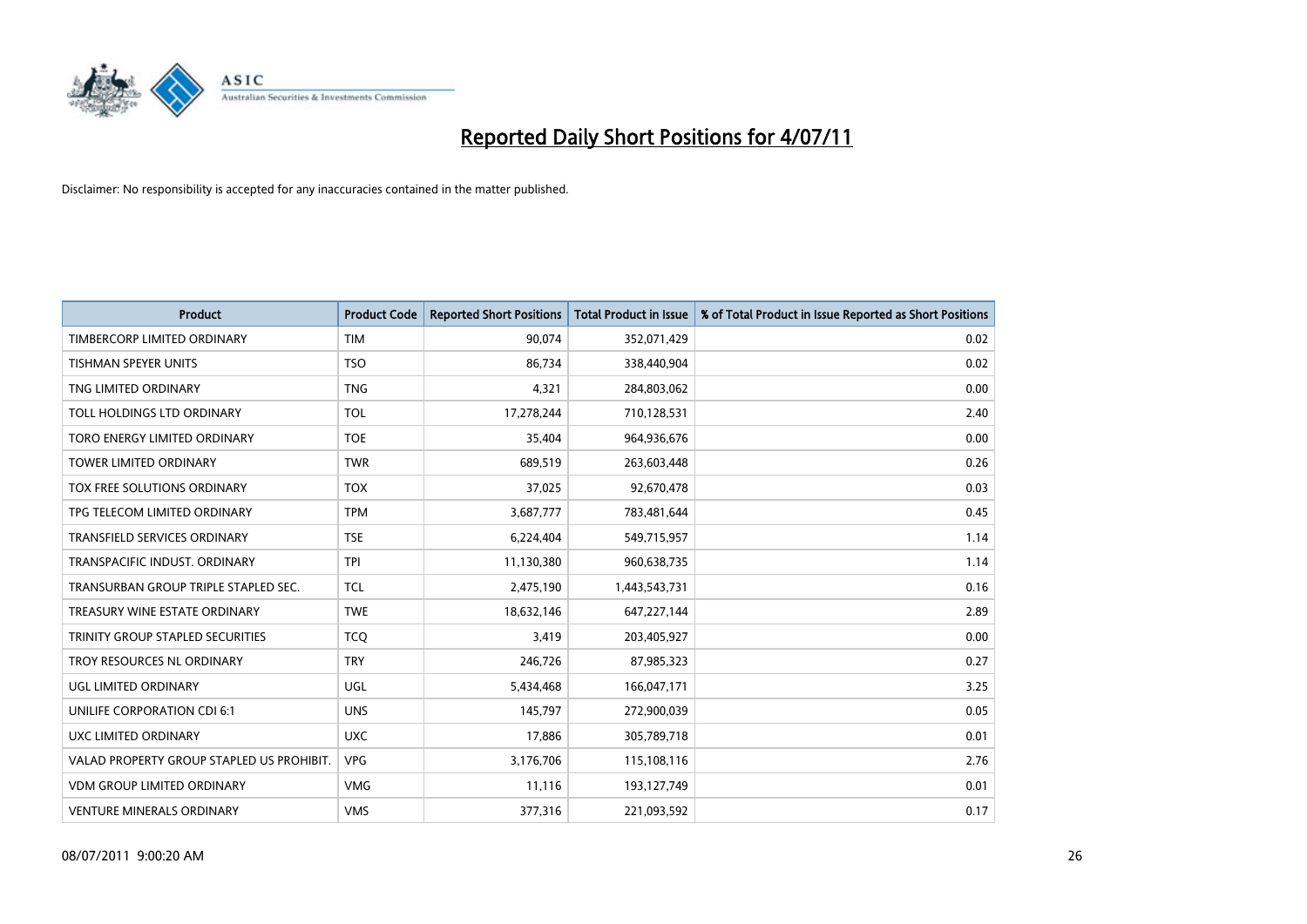

| <b>Product</b>                         | <b>Product Code</b> | <b>Reported Short Positions</b> | <b>Total Product in Issue</b> | % of Total Product in Issue Reported as Short Positions |
|----------------------------------------|---------------------|---------------------------------|-------------------------------|---------------------------------------------------------|
| <b>VILLAGE ROADSHOW LTD ORDINARY</b>   | <b>VRL</b>          | 110,100                         | 151,458,556                   | 0.07                                                    |
| <b>VIRGIN BLUE HOLDINGS ORDINARY</b>   | <b>VBA</b>          | 38,977,769                      | 2,210,197,600                 | 1.74                                                    |
| <b>VISION GROUP HLDGS ORDINARY</b>     | <b>VGH</b>          | 78.000                          | 74,197,532                    | 0.11                                                    |
| VITA GROUP LTD ORDINARY                | <b>VTG</b>          | 75,190                          | 142,499,800                   | 0.05                                                    |
| VITERRA INC CDI 1:1                    | <b>VTA</b>          | 3.828                           | 68,629,939                    | 0.01                                                    |
| <b>VNGD US TOTAL MARKET CDI 1:1</b>    | <b>VTS</b>          | 1,966                           | 777,993                       | 0.25                                                    |
| WAH NAM INT HLDG LTD ORDINARY          | <b>WNI</b>          | 2,604,660                       | 5,355,416,325                 | 0.05                                                    |
| <b>WATPAC LIMITED ORDINARY</b>         | <b>WTP</b>          | 77,768                          | 183,341,382                   | 0.03                                                    |
| <b>WDS LIMITED ORDINARY</b>            | <b>WDS</b>          | 701                             | 144,055,662                   | 0.00                                                    |
| <b>WEBJET LIMITED ORDINARY</b>         | <b>WEB</b>          | 390,092                         | 76,227,880                    | 0.51                                                    |
| <b>WESFARMERS LIMITED ORDINARY</b>     | <b>WES</b>          | 22,277,658                      | 1,005,675,940                 | 2.19                                                    |
| WESFARMERS LIMITED PARTIALLY PROTECTED | <b>WESN</b>         | 78,418                          | 151,396,222                   | 0.04                                                    |
| <b>WESTERN AREAS NL ORDINARY</b>       | <b>WSA</b>          | 6,468,926                       | 179,735,899                   | 3.61                                                    |
| WESTERN DESERT RES. ORDINARY           | <b>WDR</b>          | 948                             | 206,935,914                   | 0.00                                                    |
| WESTFIELD GROUP ORD/UNIT STAPLED SEC   | <b>WDC</b>          | 9,253,972                       | 2,308,988,539                 | 0.39                                                    |
| WESTFIELD RETAIL TST UNIT STAPLED      | <b>WRT</b>          | 35,818,875                      | 3,054,166,195                 | 1.18                                                    |
| WESTPAC BANKING CORP ORDINARY          | <b>WBC</b>          | 22,957,304                      | 3,009,680,601                 | 0.74                                                    |
| WHITE ENERGY COMPANY ORDINARY          | <b>WEC</b>          | 11,236,558                      | 316,104,241                   | 3.54                                                    |
| WHITEHAVEN COAL ORDINARY               | <b>WHC</b>          | 4,200,911                       | 493,800,069                   | 0.85                                                    |
| WHK GROUP LIMITED ORDINARY             | <b>WHG</b>          | 87,915                          | 265,142,652                   | 0.03                                                    |